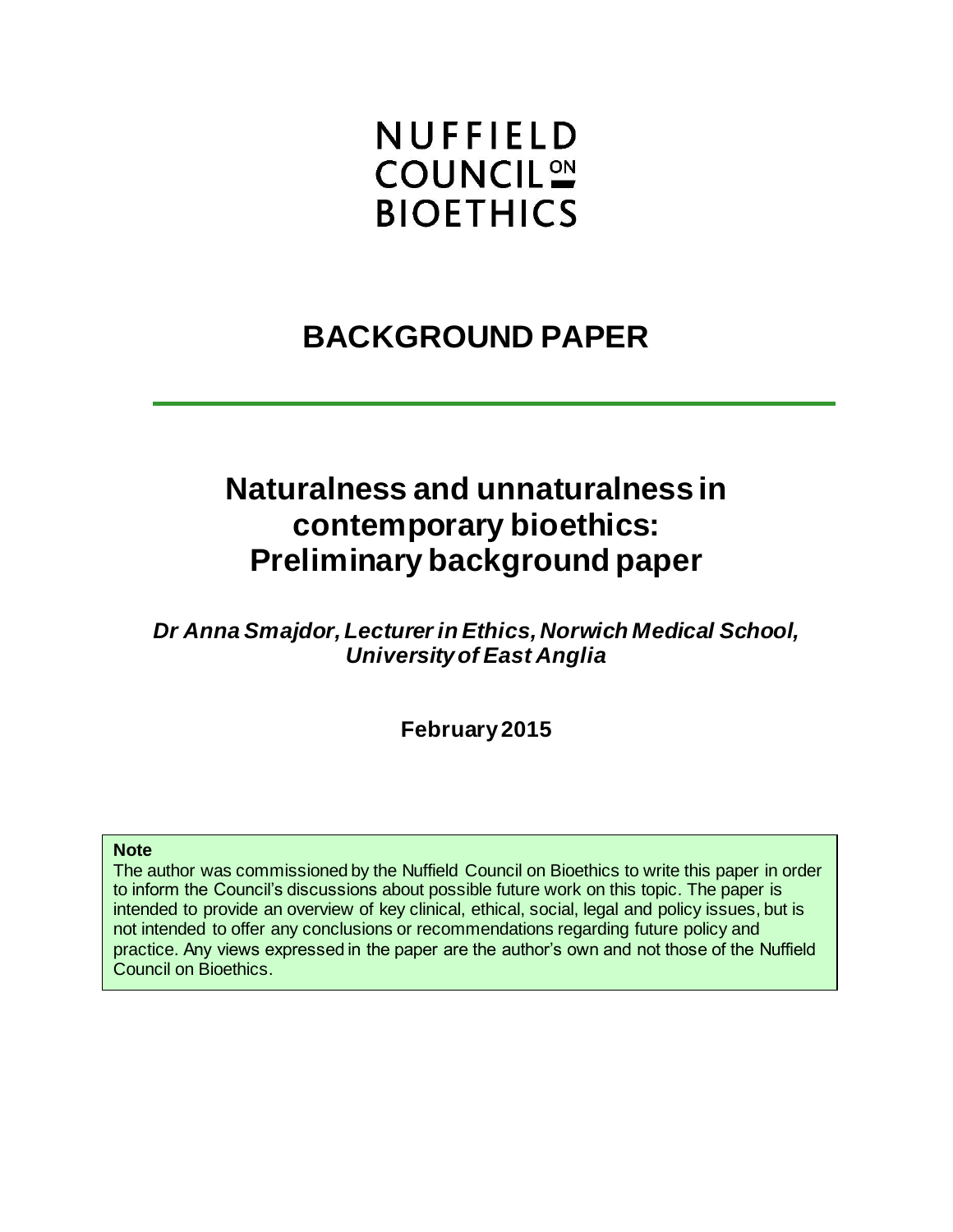<span id="page-1-0"></span>*This preliminary background paper was commissioned by the Nuffield Council on Bioethics to help the Council plan its work on the concept of naturalness in bioethics debates.* 

#### **Naturalness and unnaturalness in contemporary bioethics Preliminary background paper February 2015**

Dr Anna Smajdor, Lecturer in Ethics, Norwich Medical School, University of East Anglia

## **Contents**

## <span id="page-1-1"></span>**Introduction**

#### *"When we seek to understand the world of nature, we do so at least partly in the hope that this will enable us to live within it more comfortably."[1](#page-13-0)*

Bioethics is often concerned with novel processes and entities. IVF, genetic modification of crops and animals, reproductive cloning and xenotransplantation are examples of the actualities and possibilities with which bioethics must grapple. These developments give human beings the possibility of changing things that were previously beyond their control. Accordingly it might seem that it is precisely the 'unnatural' that generates the *need* for bioethical enquiry. It is paradoxical that despite this, bioethics is so polarised with respect to the moral significance of the natural. The birth of Dolly the cloned sheep is a good illustration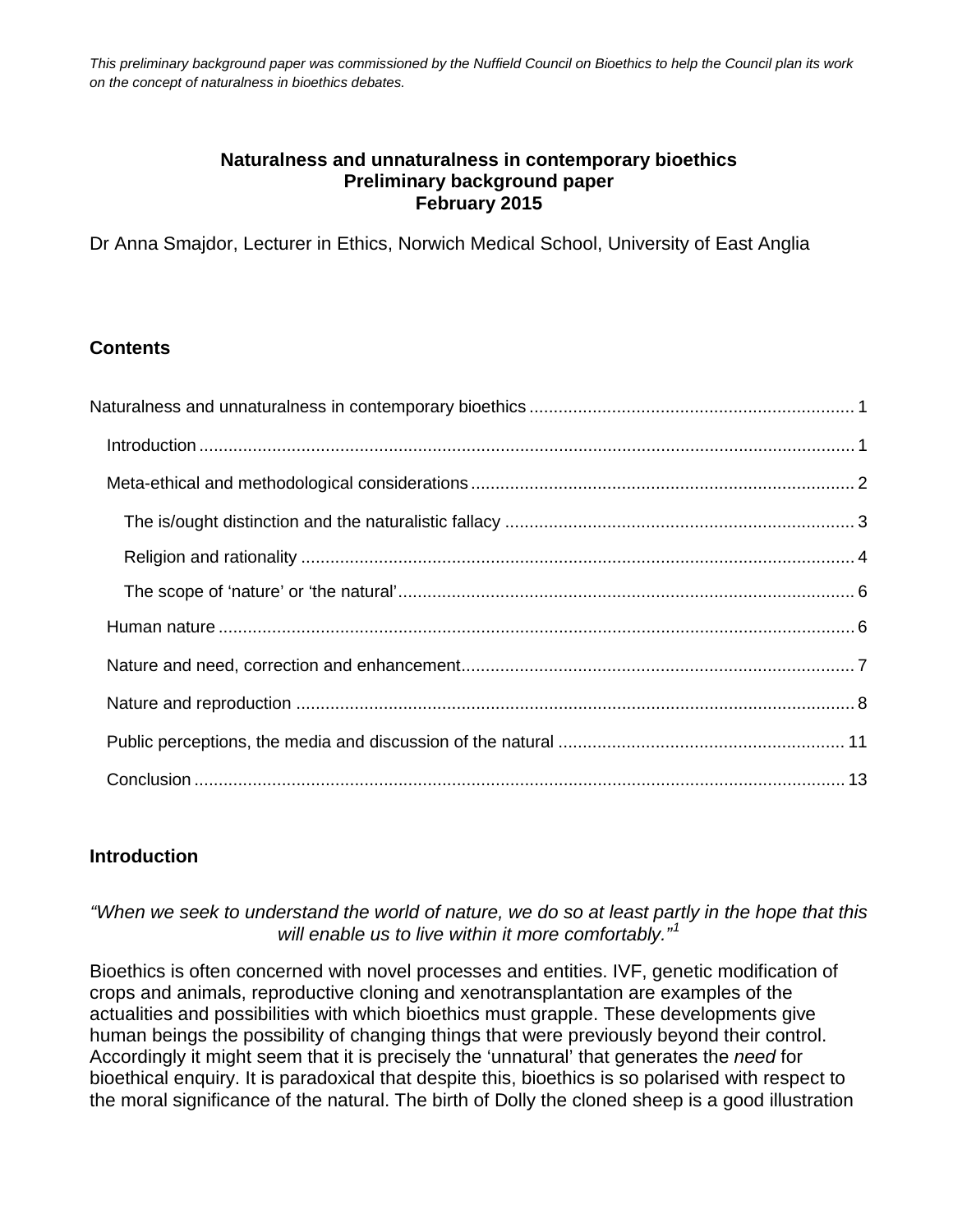<span id="page-2-1"></span>of this. Dolly's cloning was hailed variously as a benign breakthrough of modern science, $^2$  $^2$  and an assault on nature.

Many influential bioethicists who regard themselves as quintessentially rational thinkers repudiate any suggestion that 'naturalness' can or should play a part in moral evaluations. Others hold that nature is an important consideration in moral deliberation. The motives for the use of, or avoidance of, appeals to nature in bioethical reasoning, are coloured by an array of disciplinary, territorial, religious and political convictions. Without understanding this, it is not possible to make sense of the context in which the moral role of the natural is being explored.

This report explores the ways in which concepts of the (un)natural feature in contemporary bioethical reasoning. It sets out the bioethical issues which tend to generate most explicit discussion about the role of nature, and shows the ways in which the concept of nature feeds implicitly into other aspects of bioethical discourse. It considers the ways in which the use of, or repudiation of, concepts of nature, are associated with specific epistemological or valuebased standpoints. The report also considers how nature features in moral arguments and concerns raised in the media.

There is controversy about what constitutes bioethical methodology.<sup>[4](#page-13-3)</sup> Nevertheless, it is generally agreed that bioethics is an interdisciplinary field that can allow for a variety of academic approaches.<sup>[5](#page-14-0)</sup> Because of this, people from many different academic and professional backgrounds may contribute to the bioethics literature. This is partly what makes bioethics such a rich endeavour. However, it has drawbacks too. Bioethicists, even when speaking to each other, cannot always assume an in-depth knowledge of any particular academic field on the part of their audience. They must therefore avoid jargon, and complex arguments or references to arcane sources, theories or concepts. In some instances, however, grappling with deep philosophical problems is an inescapable part of the project of bioethics. This is especially true of an analysis of the role of nature in bioethics: every line of enquiry leads to complex and sometimes bitter disputes, whose roots are entrenched in epistemological, theological and metaphysical problems. (Not to mention scientific, legal and sociological…!)

## <span id="page-2-0"></span>**Meta-ethical and methodological considerations**

Nature appears in bioethics in a number of guises and contexts. At the most basic level, people may feel that it is morally wrong to alter, distort or subvert natural processes. Leon Kass, for example, argues that an intuitive recoiling from interventions such as cloning that distort or fragment the natural processes of reproduction, is a powerful indicator that such  $interventions$  are unethical. $3$  These are perhaps the most obvious occasions when nature plays an explicit role in informing moral reasoning in bioethics. However, there are many other ways in which nature colours the concepts and themes employed in bioethical deliberation. For example, bioethicists may be concerned with the natural world, or nature, especially in terms of our moral responsibility to the environment. Nature also plays a part in determining the ways in which bioethicists believe society should be constructed and in which legislation should function. Ideas of what is natural for individual humans, for families, and for states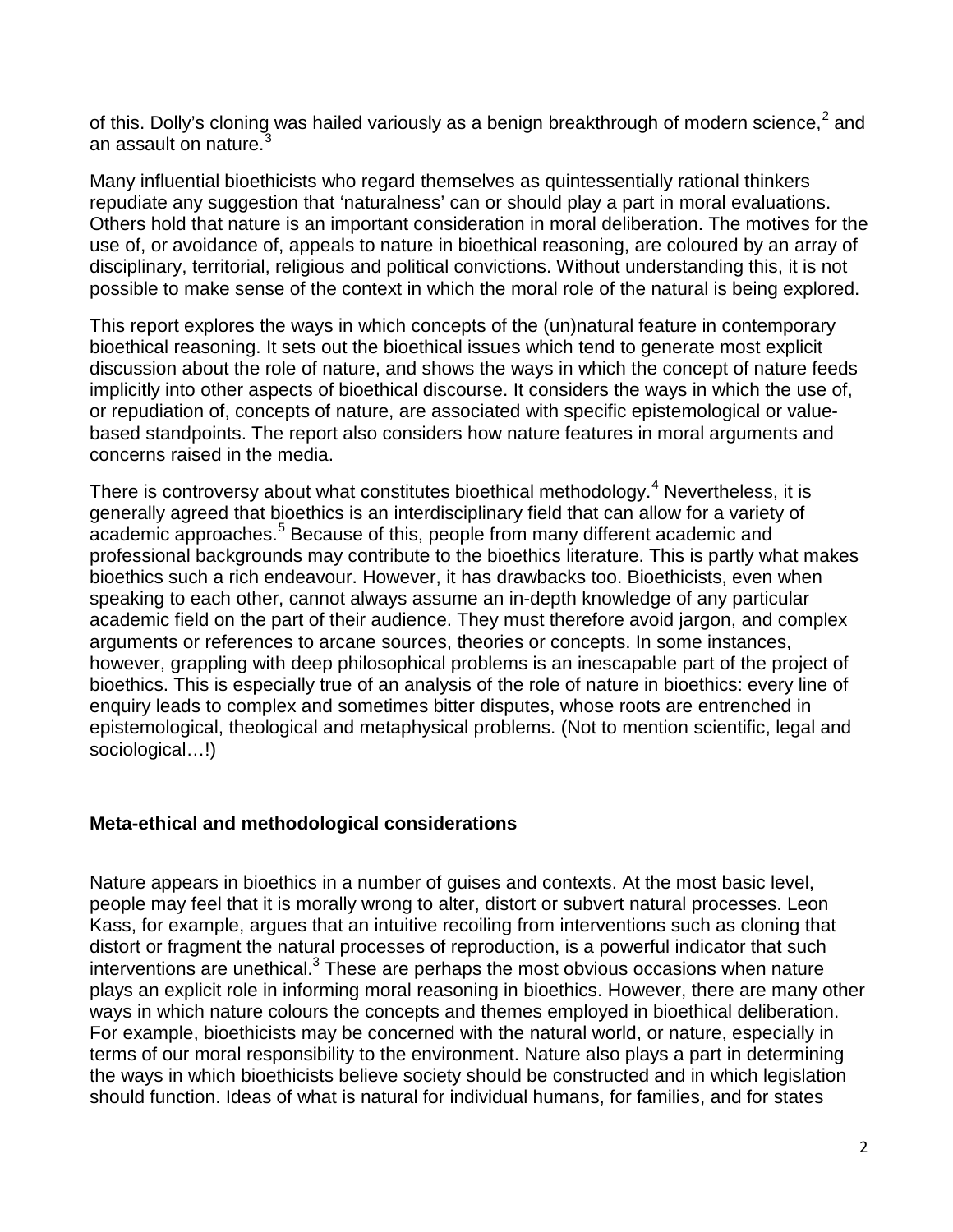often play into arguments about disease, healthcare, and our moral rights and responsibilities towards one another.

The role of nature in bioethical deliberation cannot be understood without considering the wider philosophical debates about how if at all nature can inform ethical analysis. These metaethical questions about the relationship between morality and nature are particularly pressing for bioethics, given the subject matter of bioethical enquiry. Moral beliefs vary widely even within cultures, and they change over time. It has been suggested that a fear of moral relativism may impel bioethicists to seek absolute and universal moral principles.<sup>[6](#page-14-1)</sup> The Four Principles approach to bioethics says nothing in particular about nature, though it purports to offer a universally acceptable approach to the analysis and resolution of bioethical problems, which could at some level be construed to imply a concept of an inbuilt (natural?) set of values held by all human beings. However, the four principles approach has been criticised on the grounds that it results in an over-focus on individualistic and atomistic approaches at the expense of considering social implications, inequalities and funding issues.<sup>[7](#page-14-2)</sup>

Consequentialists too have to grapple with questions of objectivity and external truth, since even if they agree that the task of morality is to maximise the good, there is still the problem of ascertaining what IS the good – and whether there is any objective or natural answer to this. Another way of seeking objective moral truth is through natural law theory - which explicitly endorses the idea that morality is immutable, and discoverable and can be found through contemplation and reasoning.<sup>[8](#page-14-3),[9](#page-14-4)</sup> Natural law theory is also often associated with natural rights, which on some views are also deemed to be discoverable and objective (rather than constructs negotiated by human beings). The Catholic Church adopts a natural law approach to bioethics, deeming that it can offer a 'complementary relationship of faith and reason'.<sup>[10](#page-14-5)</sup> Most of the bioethicists who apply natural law theory in their writings have religious affiliations.

## <span id="page-3-0"></span>**The is/ought distinction and the naturalistic fallacy**

*"There is no great invention, from fire to flying, which has not been hailed as an insult to some god. But if every physical and chemical invention is a blasphemy, every biological invention is a perversion. There is hardly one which, on first being brought to the notice of an observer from any nation which had not previously heard of their existence, would not appear to him as indecent and unnatural."[11](#page-14-6)*

Peter Singer and Deane Wells state categorically that "…there is no valid argument from 'unnatural' to 'wrong'.<sup>[12](#page-14-7)</sup> Similar views can be found in the work of many bioethicists. A report on the ethics of grafting human brain tissue into primates (whose authors include a number of ma[i](#page-3-1)nstream bioethicists<sup>i</sup>) asserts: "...stipulating that research is "unnatural" says nothing about its ethics."<sup>[25](#page-6-1)</sup> Gregory Pence dismisses those who would argue that natural gestation is morally important because we evolved that way: "Unfortunately, authors who argue this way

 $\overline{a}$ 

<span id="page-3-1"></span>i Tom Beauchamp, Hilary Bok, Andrew Siegel, Ruth Faden, among others.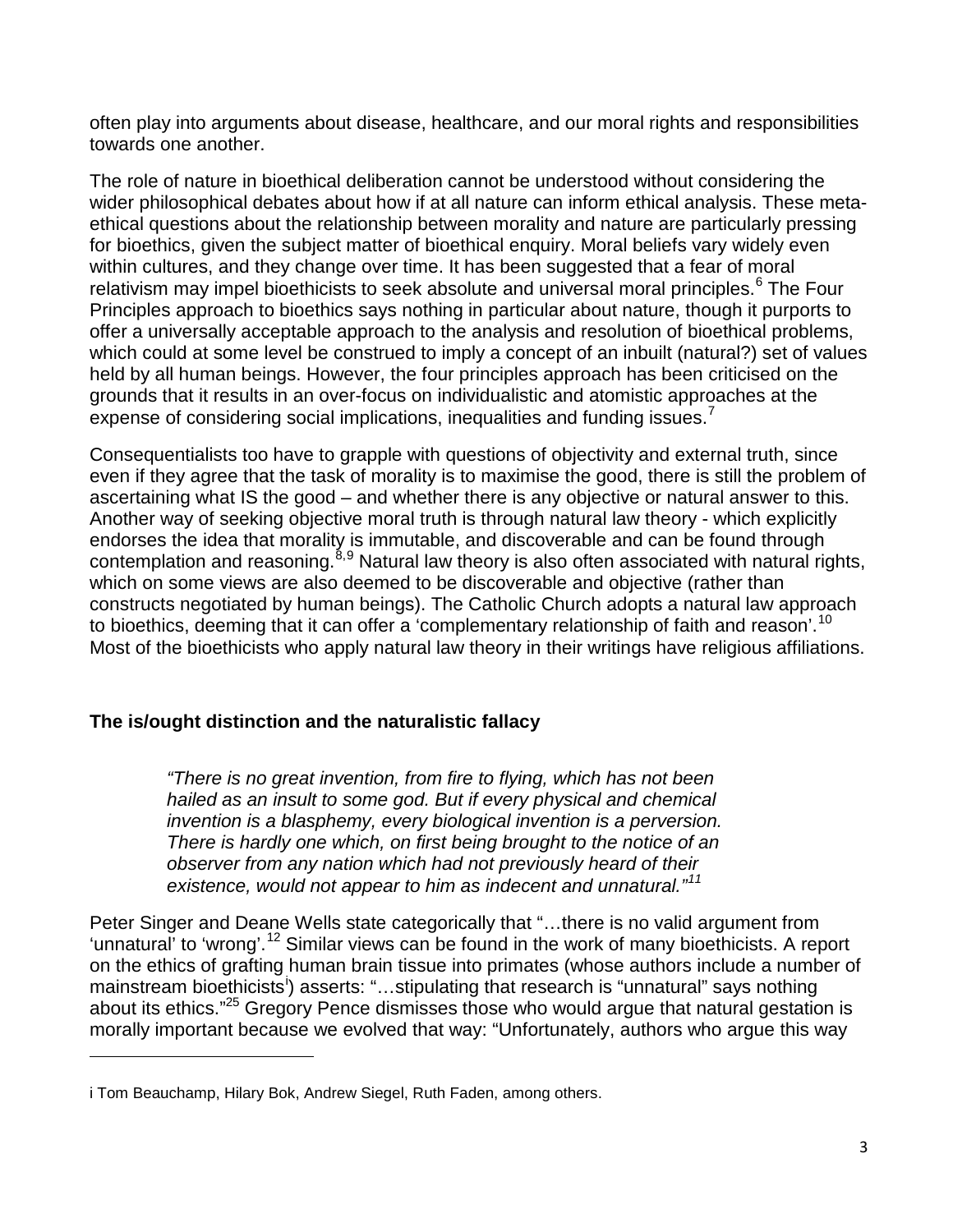usually commit (what I call) the *Evolved Implies Ought* fallacy which states that because human evolution to date involved practice X, therefore, practice X is moral."<sup>[13](#page-14-8)</sup>

There are two ways in which this supposed fallacy can be understood. G.E. Moore's use of the term 'naturalistic fallacy' rests on the idea that terms such as 'good' or 'right' are not reducible to other properties.<sup>[14](#page-14-9)[ii](#page-4-2)</sup> Hume's is/ought distinction<sup>iii</sup>, on the other hand, refers to the habit of deriving a normative conclusion from a statement of fact. For example, even if it is a biological fact that human teeth have evolved to eat meat, it does not follow that it is morally acceptable for humans to kill and eat animals. In bioethics, both Hume's and Moore's points are often conflated into a single term: the 'naturalistic fallacy'.<sup>[15](#page-14-10)</sup>)

<span id="page-4-1"></span>Wilson, Dietrich et al note that it is the Humean version that is usually referred to in evolutionary psychology as the 'naturalistic fallacy'<sup>[16](#page-14-11)</sup> and the same is true of bioethics. That is, statement of biological fact to a normative conclusion is fallacious.<sup>[15](#page-4-1)</sup> It has been suggested, as R. De Vries and B. Gordijn note, it is popularly accepted in bioethics that to move from a however, that those bioethicists who invoke the naturalistic fallacy may be interpreting it wrongly, and that it is only a *direct* move from biological fact to normative conclusion that is problematic. Laurence Landeweerd acknowledges that the is/ought distinction and the naturalistic fallacy certainly pose some serious problems for those who want to argue from nature. However, he suggests that "…this does not mean that there cannot be a relation between descriptive accounts of our nature and ethics. It simply means that these relations are difficult to construe as causally inferable."<sup>[17](#page-14-12)</sup>

If one accepts Landeweerd's contention, not everyone who argues from nature in bioethics necessarily falls foul of the naturalistic fallacy. Provided that the aim is to show how the relation between nature and ethics can be construed and applied, rather than simply to move directly from is to ought, even the most critical of mainstream bioethicists might be able to find some common ground with those who argue from nature.

#### <span id="page-4-0"></span>**Religion and rationality**

 $\overline{a}$ 

*"We live on the other side of a religious age.[…] The central strength and weakness of the West is precisely that it believes in nothing".*[18](#page-14-13)

<span id="page-4-2"></span>ii Not everyone agrees that this is a fallacy per se, including the author of this report.

<span id="page-4-3"></span>iii "In every system of morality, which I have hitherto met with, I have always remark'd, that the author proceeds for some time in the ordinary way of reasoning, and establishes the being of a God, or makes observations concerning human affairs: when of a sudden I am supriz'd to find, that instead of the usual copulations of propositions, is, and is not, I meet with no propositions that is not connected with an ought, or an ought not. This change is imperceptible; but is, however, of the last consequences. For as this ought, or ought not, expresses some new relation or affirmation, 'tis necessary that it shou'd be observ'd and explain'd; and at the same time that a reason should be given, for what seems altogether inconceivable, how this new relation can be a deduction from others, which are entirely different from it" (Hume, [1740]1978, p. 469)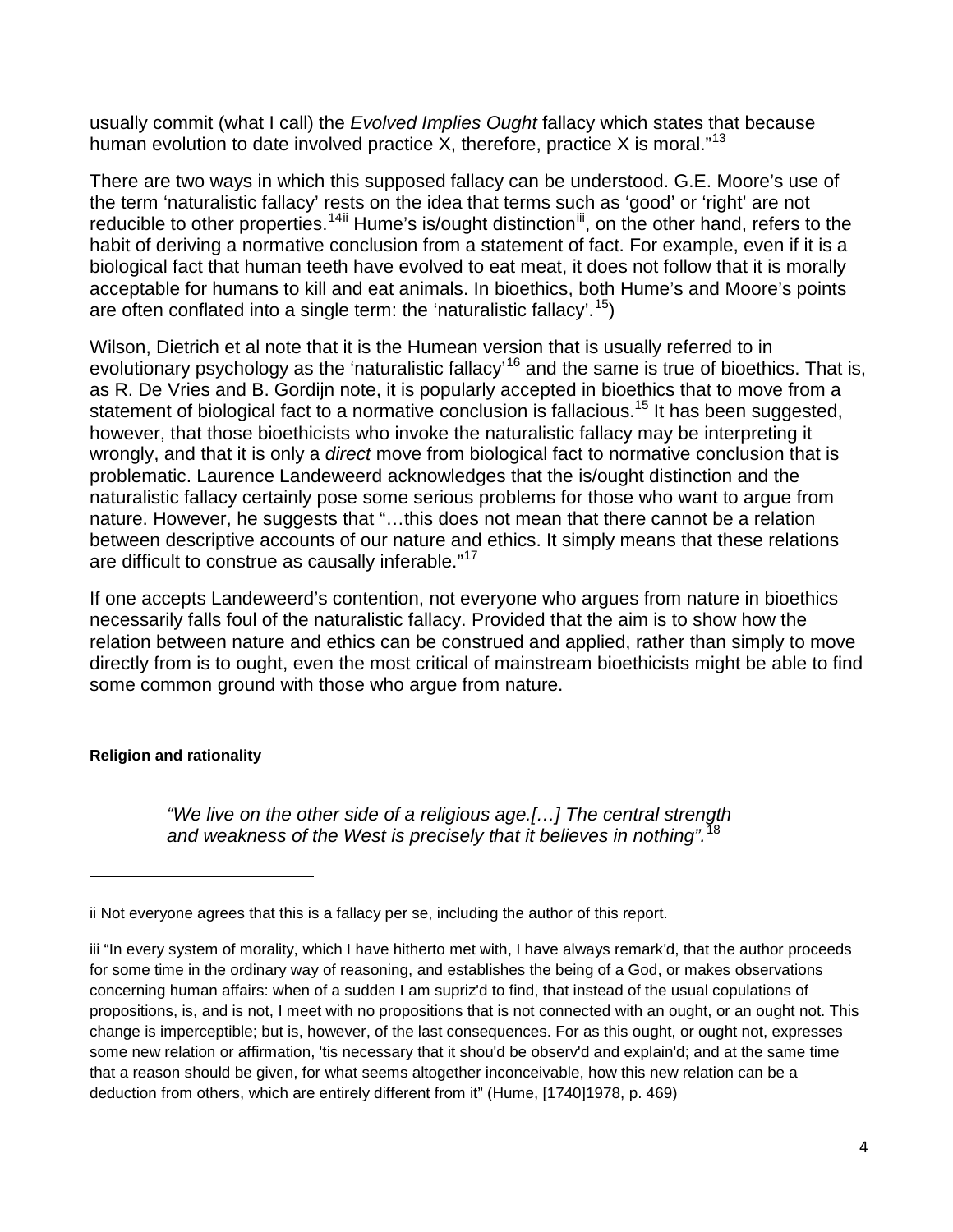The widespread dismissal of arguments from nature means that those bioethicists who adopt a natural law approach, where the appeal to nature may be more nuanced, are marginalised and demonised, according to David Oderberg,<sup>[iv](#page-5-1)</sup> in a piece whose bitterness and anger with 'mainstream bioethics' is evident from his choice of invective. [19](#page-14-14) Newman is also critical of mainstream bioethics, and what he sees as its postmodern insistence on "…devaluing nature and natural distinctions". For Newman, religion is an asset to bioethics, as the religious perspective "…is less fearful of and therefore less deferential to science."[20](#page-15-0)

The dichotomies discussed here are largely those that exist in the English speaking world, and in the Western analytical tradition. There are, of course other approaches to bioethics, though they might not be considered mainstream. Ryuchi Ida for example, espouses a bioconservative standpoint: "in Japan, we respect the view of 'As it stands' ... This attitude expresses respect for Nature and for the natural state of the baby... Ethical appeals to the human welfare or individual happiness to justify the use of science of technology may have intuitive force in the West, but may seem alien to a non-Western audience. $^{21}$  $^{21}$  $^{21}$ 

As suggested, in the West, those who openly endorse the idea of values inherent in nature are often religious - and often pro-life advocates. Bioethics is deeply divided on this point; those whom Oderberg regards as the 'mainstream' may be dismissive or openly hostile to approaches that are perceived as lacking rigour or rationality. If Oderberg is correct that the most powerful players in bioethics set the agenda in ways that make it difficult to argue from nature, then it may be that some potential discussion of nature and its role in bioethics is stifled or discouraged at the outset, leaving only the bravest or most ardent to articulate the minority position.

The overall picture as it stands seems to be one in which mainstream bioethicists talk to each other, applying a variety of methodologies which do not openly argue from nature, and whose conclusions rarely if ever challenge certain accepted moral positions. It is significant to note that the three dismissals of variations of the naturalistic fallacy cited earlier do not ascribe these supposedly fallacious views to any specific individual; nor are they contextualised to any particular argument. The 'appeal to nature' is treated as a free-floating straw man.

This may explain the relative dearth of open debate on the role and relevance of nature in mainstream bioethical literature. This is worrying for the state of health of bioethics, since opportunities for cross fertilisation and enrichment of the academic bioethical debate are constrained, but perhaps of equal concern, the unwillingness of mainstream bioethicists to engage with arguments about naturalness may also result in a disconnect between bioethics and public moral discourse.

<span id="page-5-0"></span> $\overline{a}$ 

<span id="page-5-1"></span>iv I would not classify Oderberg himself as a bioethicist, though he writes sometimes on bioethical themes. I include his views here partly because they are striking in their attack on bioethics, and because he makes explicit his affiliation with natural law reasoning. Oderberg singles out the most controversial bioethicists, perhaps unfairly; there are many other influential thinkers in bioethics whose outlook is not aligned with Savulescu, Singer or Harris.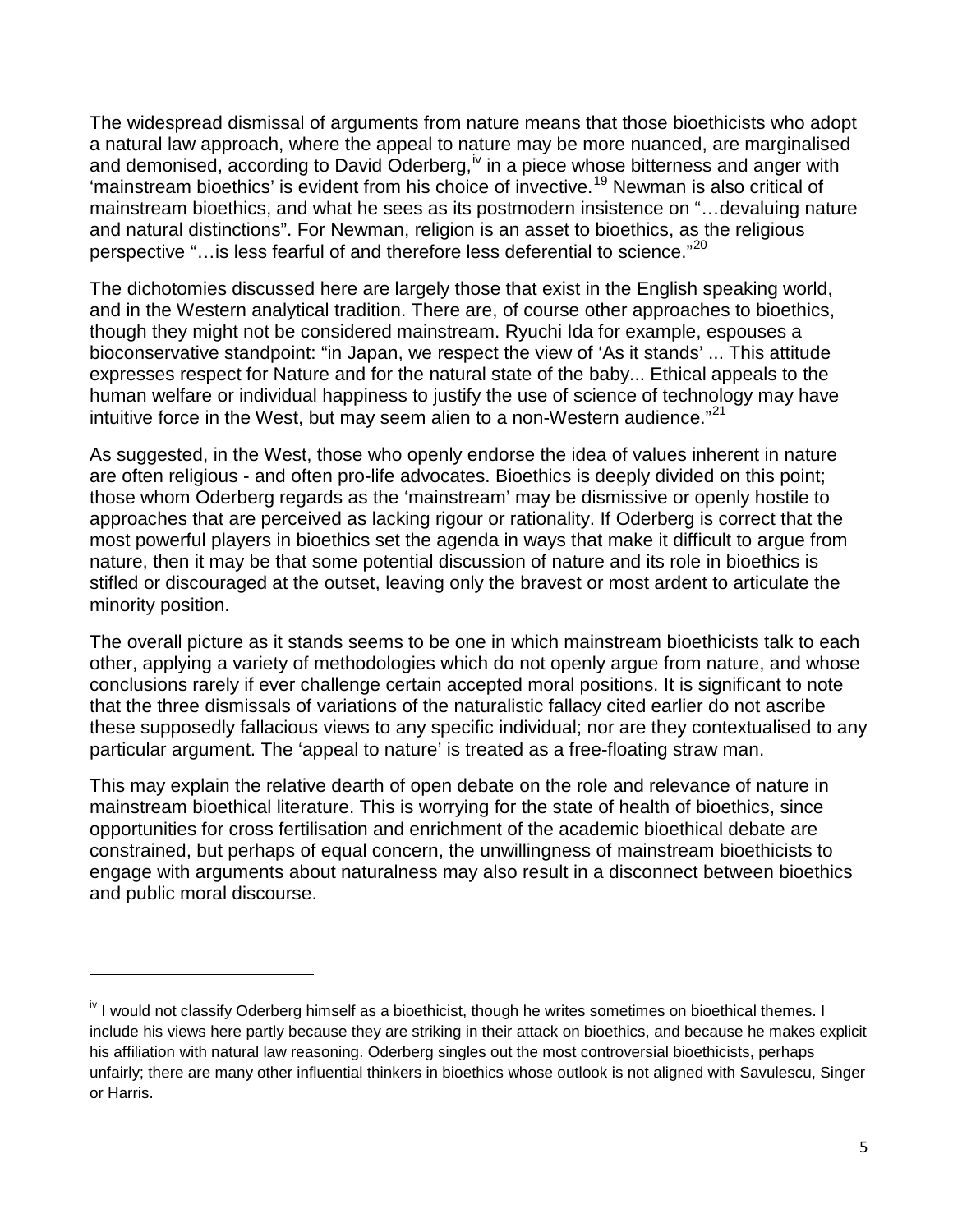## **The scope of 'nature' or 'the natural'**

*"These days, there are few notions more derided […] than "nature" and "the natural." The term is sometimes handled by bioethicists and policy analysts, but then only with rubber gloves"[22](#page-15-2) .*

Even if one believes that 'x is bad because it is unnatural' could be true, it would be necessary to define and agree what was meant by 'unnatural' before any use could be made of this approach to bioethical reasoning. The difficulty in defining exactly what we mean by nature is not a new phenomenon, though arguably, it becomes more challenging as human beings expand their spheres of agency to include space travel, virtual intelligence, genetic modification, and other endeavours that have become possible in the past hundred years or so. John Stuart Mill suggested that there are two ways of understanding nature. Firstly, as a collective name for everything which exists (in which case everything is natural) and secondly, as a name for everything which exists/occurs independently of human intervention.<sup>[23](#page-15-3)</sup>

Mill's point shows that either way, the term 'nature' is not on the face of it very useful for normative purposes. Either it is devoid of content, since everything is natural, and therefore we can accept everything that human beings do. Or it cuts out too much, since it implies that building houses, or treating diabetes are unethical. Peter Singer and Deane Wells touch on this when they state '[t]here is no appropriate sense of "unnatural" in which respirators for premature babies are natural but ectogenesis<sup> $v$ </sup> is unnatural.<sup>[24](#page-15-4)</sup>

Despite the reluctance of mainstream bioethicists to appeal directly to nature, it is possible to find implicit or covert appeals, assumptions and concepts in many instances. Indeed, it may be that one cannot escape this, since as discussed, assumptions about nature are already imbued in many of the moral theories and methods adopted by bioethicists. Moreover, many core concepts and themes relate at some level to ideas of nature. Some of these concepts and themes are outlined below.

## <span id="page-6-0"></span>**Human nature**

 $\overline{a}$ 

## <span id="page-6-1"></span>*"We unanimously rejected ethical objections grounded on unnaturalness or crossing species boundaries."*[25](#page-15-5)

Many strands of moral reasoning rely at some level on concepts of human nature. This is therefore a significant point of enquiry for anyone attempting to explore further the question of how nature and bioethics relate to one another. Virtue ethics is one of the clearest examples of a moral framework that seeks to derive answers to ethical questions through an examination of what it means to be human, and from this, what is good for humans. For

<span id="page-6-2"></span> $\mathrm{v}$  The gestation of babies in artificial wombs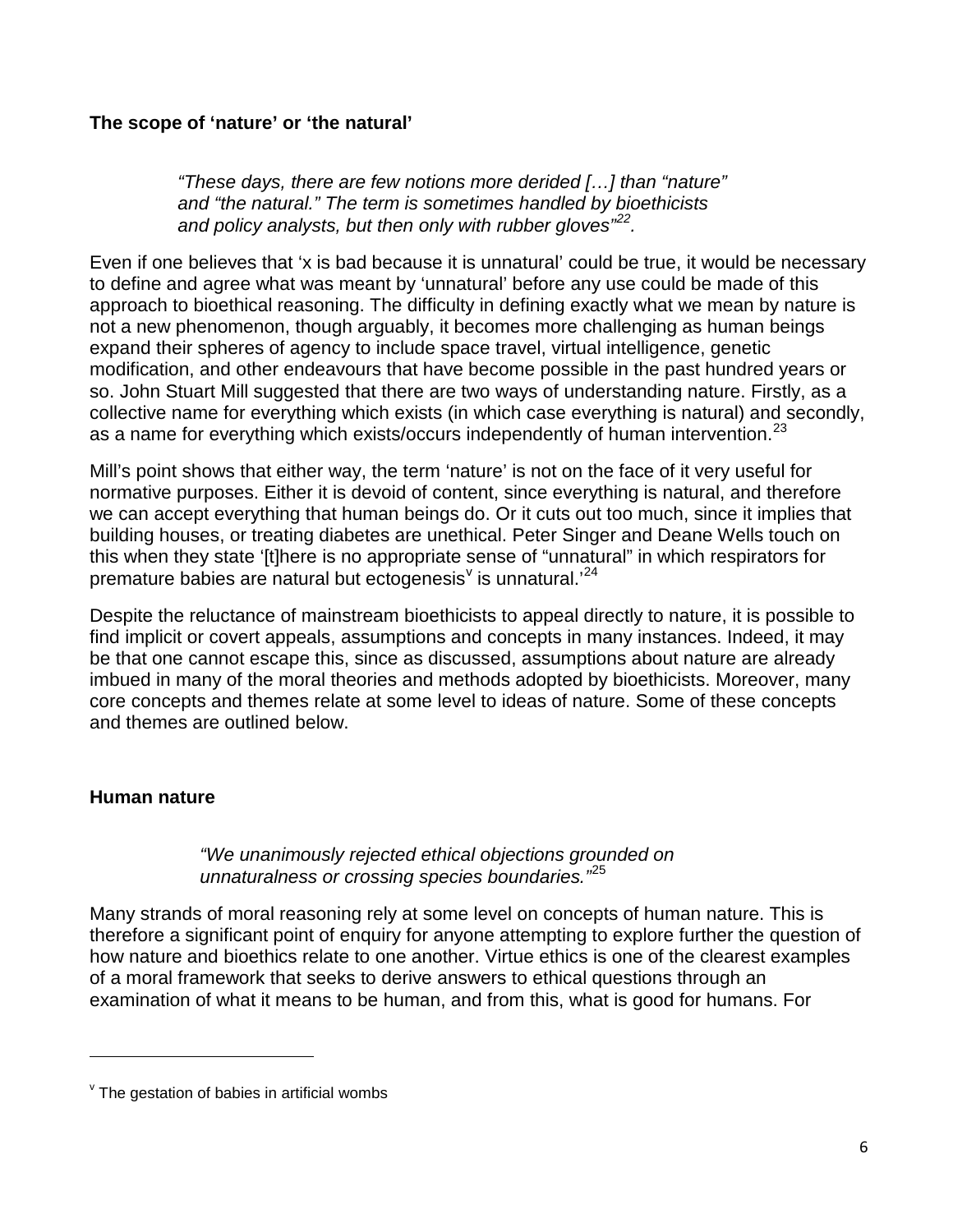Aristotle, the morality of human behaviour cannot be separated from human nature. A good person will flourish, and flourishing is in itself a part of what it is to be good.<sup>[26](#page-15-6)</sup>

Yet one of the difficulties for bioethics is precisely the question of what IS human nature. Marc Hauser argues that the underlying basics of morality are universal, not culturally dependent. He suggests that humans are in some senses hard-wired for morality: it is part of our essential nature, in the same way that language, or the capacity for language is - that is, the content is not entirely fixed, but the capability and some of the structure, is.<sup>[27](#page-15-7)</sup> This might be thought to corroborate some aspects of the Aristotelian view of human nature as something fixed and immutable from which we can ascertain the requirements for our moral flourishing. But biomedical technology enables us to envisage ways in which we might change ourselves – perhaps in ways so fundamental that any connection between human nature and bioethics would be severed. It would then be up to us to determine what sort of creatures we want to be.

Ingmar Persson and Julian Savulescu embrace this possibility, arguing in favour of moral enhancement, by means of technological interventions, if this should ever become possible. For them, whatever the current state of human nature, there is no reason to stick with it, if we believe we can improve on it. For example, perhaps we could alter our genes to increase our capacities for altruism, empathy, or justice.<sup>[28](#page-15-8)</sup> Interestingly, this is a point on which 'mainstream' bioethicists diverge; John Harris is strongly opposed to the prospect of moral enhancement, which he regards as incompatible with freedom – something which for him is a profoundly important part of human nature.<sup>[29](#page-15-9)</sup> Harris specifies that we should be satisfied with the existing means we have for improving our moral behaviour: socialisation, education, etc., and here he strongly implies that there is a morally significant distinction between these 'natural' methods of moral enhancement, and the unnatural interventions proposed by Persson and Savulescu.

## <span id="page-7-0"></span>**Nature and need, correction and enhancement**

One of the challenges for bioethics is to distinguish between health and disease, between needs and desires, and between correction and enhancement. This is difficult when new medical procedures and technologies are being developed that blur previously existing boundaries and call previous assumptions into question. In all of these distinctions, concepts of nature play a role, though it is not usually explicit.

One field in which these distinctions appear is that of germline engineering (making genetic changes that would be inherited by future generations). Some bioethicists argue that this is permissible if the alterations are genuinely therapeutic, rather than for example making people taller or more attractive. Marc Lappe argues that the distinction between correction and enhancement is the key to establishing the appropriate use of medical technologies. "Only the first is squarely within the domain of orthodox medicine" he asserts.  $30$ 

Another way of expressing the health/disease and correction/enhancement dichotomy is the concept of normal species function. Christopher Boorse is one of the most emphatic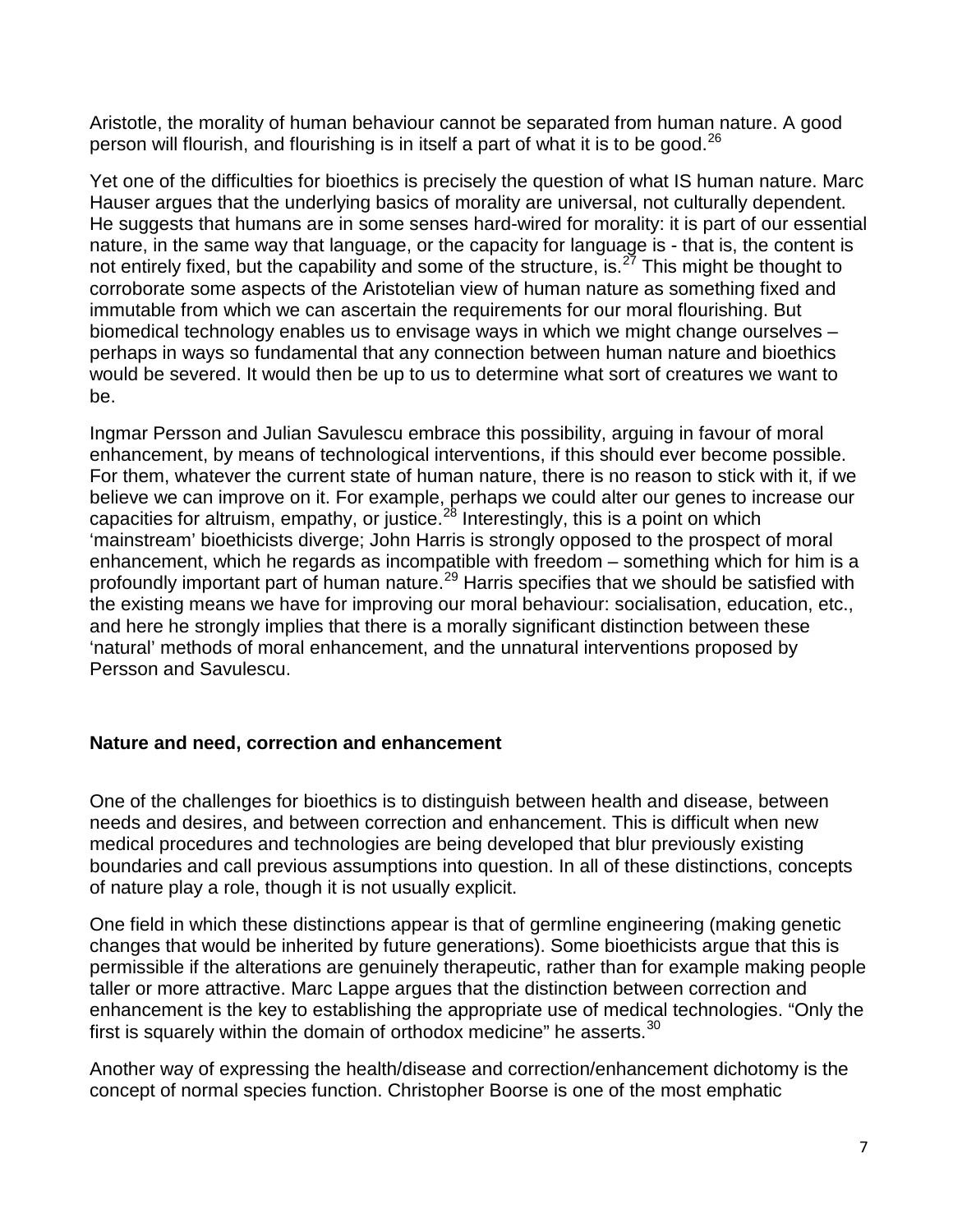proponents of this approach. For him, health is the absence of disease – and disease is defined by its negative impact on what is normally expected of a species. $31$  On his view homosexuality is straightforwardly a disease; it would clearly be detrimental to species survival if all the species members were homosexual, therefore normal species function is heterosexuality. The appeal of this approach is that it takes disease and health to be empirically discoverable, and value free, avoiding the pitfalls of the naturalistic fallacy as discussed above.

As Ian Wilmut observes, however, '[n]ot everything that happens in nature can sensibly be seen as an adaptation that truly enhances survival. Nature is quirky.'<sup>[32](#page-15-12)</sup> T.H. Engelhardt is also sceptical, pointing out that Boorse seems to think there is a single natural design for humans, that each individual 'should' match, while in fact the species may rely on a multitude of characteristics and variations, some of which we might characterise as defects or diseases but which in fact are beneficial to the species as a whole.<sup>[33](#page-15-13)</sup> Engelhardt's argument is that any attempt to derive health/disease boundaries through appealing to nature will not work, unless one identifies the *goals* that are being pursued. Boorse takes the species to *have* a goal – but does not clearly specify what that is. But Engelhardt suggests that we cannot escape the value component of determining health via normal species function, since the very choice of a goal is value-laden. Engelhardt's analysis seems to embrace the blindness of natural selection, in just the way that Newman regards as being nihilistically postmodern.  $34$ 

It may be that those who are most sceptical about natural distinctions between health and disease hold different moral commitments to the purpose of healthcare, and definition of need itself. Those who have a primarily consequentialist standpoint may not see value in the correction/enhancement distinction, and may deny that the concept of medical need has any special moral significance. If the underlying aim of medicine is to improve wellbeing, it is unimportant whether the person being treated is 'sick' or not. In stark contradiction to Boorse's view, the World Health Organisation defines health as "a state of complete physical, mental, and social well-being and *not merely the absence of disease or infirmity*".[35](#page-16-0) The implies that one does not necessarily have to demonstrate a clinical pathology in order to have a claim for medical treatment. Therefore the reliance on natural or biological facts as a basis for determining need, or for distinguishing between correction and enhancement, is diminished.

## <span id="page-8-0"></span>**Nature and reproduction**

Arguments from nature are particularly prevalent in reproductive bioethics. In many cases, arguments presented for prioritising reproductive decisions and reproductive freedoms, emphasise explicitly or implicitly how natural the reproductive urge is. $36$  A joint report published by the Human Genetics Advisory Committee and the HFEA states: "The wish for genetic offspring is a natural human aspiration...".<sup>[37](#page-16-2)</sup> In the context of reproduction, the distinction between needs and desires is often debated – as discussed above - and references to nature can play a role in framing certain urges as needs rather than as mere desires. Reproduction also seems to be an area of exceptional emotional and political intensity. In this domain more than any other area of medicine, the concept of nature exerts a powerful influence on people's moral reactions.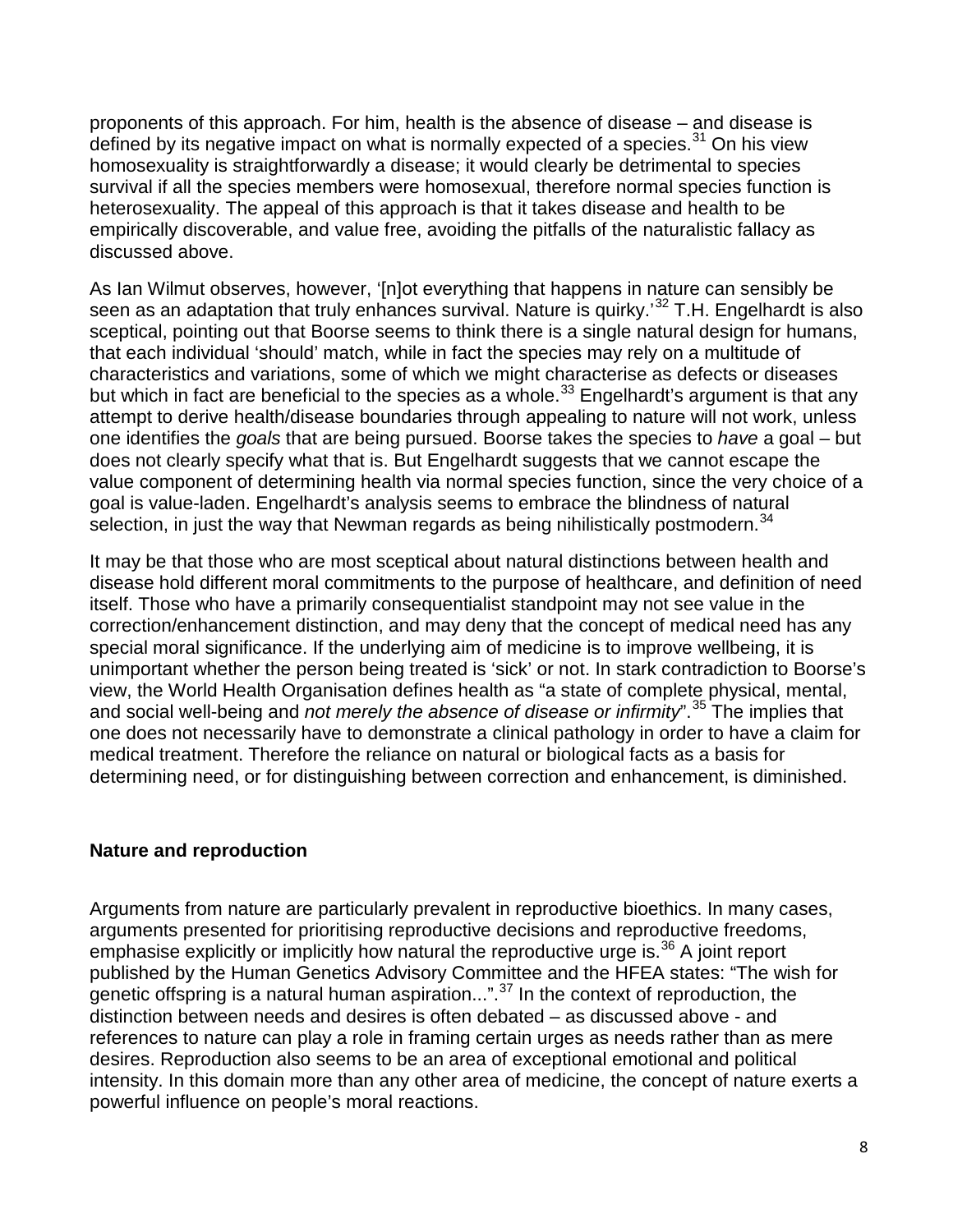One reason for people's unease about cloning was the fact that it was not perceived as a remedy for a recognised disease. Cloning was not associated particularly with the relief of infertility, but with the exercise of what is widely assumed to be a perverse and immoral desire to replicate oneself. Surveys of public responses to the possibility of reproductive cloning indicate that cloning is felt to be more acceptable if it is presented as an option for an infertile couple (as opposed to a fertile individual who simply wants to replicate him/herself).  $38$  That is, it was the perception of a technology as a solution to a medical problem which seems to facilitate its acceptance.

Similar arguments emerge in the context of postmenopausal motherhood. Some people regard the provision of fertility treatment to older women as 'unnatural', while exactly the same procedure offered to younger women is regarded as being acceptable. Hub Zwart makes an analogy between putting a steel pin in a broken bone, and the use of technology to facilitate postmenopausal motherhood. He regards the pinning of a broken bone as acceptable, because the bone is *broken*.<sup>[39](#page-16-4)</sup> The intervention involved in postmenopausal motherhood, in contrast, is not curative, since it is normal and natural for a woman of 60 to be unable to conceive. As with Lappe, Zwart's argument rests on the idea that there is a clear logical distinction between correction and enhancement.

A different analysis of nature in the context of reproductive bioethics occurs in Daniela Cutas's and Lisa Bortolotti's analysis of the regulatory distinction between natural and assisted conception. The authors query the logic of the fact that 'natural' reproduction is largely unregulated, while artificial reproduction is the focus of extreme legal and political interest. Along with many mainstream bioethicists, they are sceptical about the idea that there are moral boundaries between the natural and the artificial. However, they show that many of those who share such scepticism still tend to afford special moral protection to natural reproduction in their arguments, and that moral assumptions concerning the natural are more deeply embedded even in mainstream bioethics than one might suppose.<sup>[40](#page-16-5)</sup>

Aside from questions about need and regulation, reproduction raises questions which refer more specifically to the properties of new classes of 'unnatural' entity. This can be seen most explicitly in debates about artificial gametes (AGs). The possibility of creating gametes *in vitro* began to be discussed by bioethicists from the 2000s, when reports of scientific advances in the field were first published. Because of the specific terminology involved, the moral significance of the natural/artificial dichotomy was an ob[vi](#page-9-0)ous area for debate.  $\frac{v}{v}$  Giuseppe Testa and John Harris argue that the artificialness of AGs has no ethical implications at all.<sup>[41](#page-16-6)</sup> They also strongly emphasise the similarity of artificial gametes to natural gametes, claiming that the only difference between them, is that artificial gamete formation takes place outside the body rather than within.

 $\overline{a}$ 

<span id="page-9-0"></span>vi Interestingly, as time has gone on, the term 'artificial gametes' has fallen into disfavour, perhaps precisely because it did invite such debates; the term 'artificial' is associated with the unnatural, and this is negatively loaded. When in 2014, the Journal of Medical Ethics ran a special issue on this topic, the term it used for the issue was 'stem cell-derived gametes', while the various submissions used a wide variety of terms. See <http://jme.bmj.com/content/40/11.toc>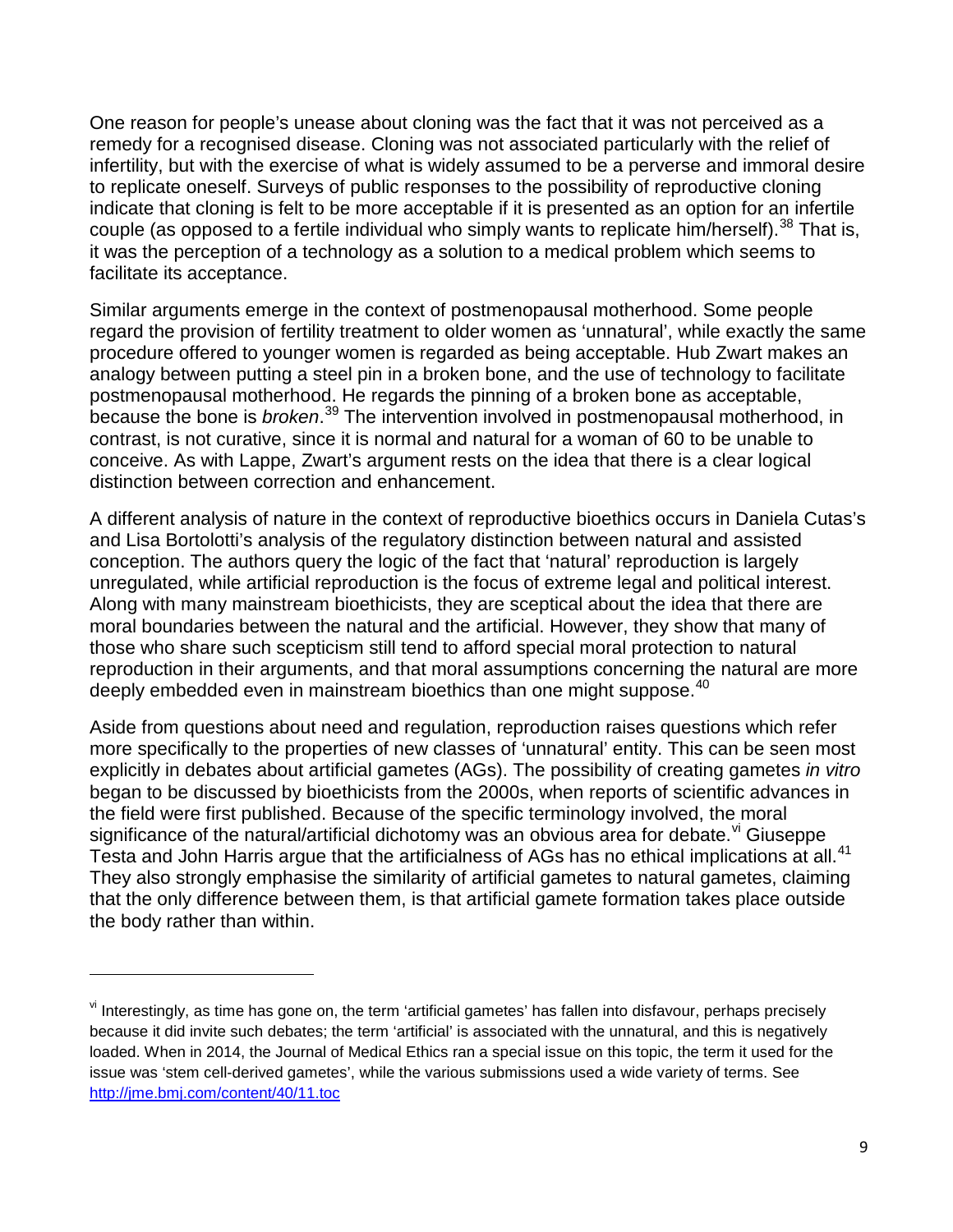Lippman and Newman, in contrast, emphasise the *difference* between artificial gametes and natural ones.<sup>[42](#page-16-7)</sup> These differences are presented in terms of fragmentation and alienation. The natural processes of reproduction are separated into their component parts, which, it is claimed, will serve to diminish the moral status of the entities involved. Newman and Lippman seek to show that however similar AGs may be to natural gametes, the means of their production will mark them out, and mark out likewise the embryos created with them. There is an important distinction here between the unnaturalness of the processes involved – and the composition of the final product itself. The dispute turns partly on whether the moral status of an entity derives from its properties, or from its history or provenance. For Newman and Lippman, even if the AGs or the embryos derived from them are indiscernible biologically from other gametes or embryos, they may still be morally disadvantaged.

Similar ideas can be found in the work of Oderberg and Laing, who attack John Robertson's view that reproductive technology is morally equivalent to natural reproduction, and that reproductive autonomy therefore applies to both endeavours.<sup>[43](#page-16-8)</sup> Oderberg and Laing point out the different processes involved in the natural and assisted reproduction, rejecting the idea that 'the freezing, mass storage, experimentation upon, quality control and destruction of particular parents' offspring is a legitimate technological extension of natural methods of reproduction.'[44](#page-16-9) Oderberg and Laing's concern reflects a significant feature of the Catholic position: the emphasis on integrity and dignity in reproduction. For example, Tonti-Filippini writing in the National Catholic Bioethics Quarterly, states that 'intentionally fragmenting parenthood' is morally problematic. Part of the reason for this, he argues, is that the relationships involved in reproduction are non-transferrable, or inalienable.<sup>[45](#page-16-10)</sup>

<span id="page-10-0"></span>Oderberg and Laing also suggest that the replacement of natural processes involved in reproduction, with industrial and commercial ones results in a situation in which "deception, secrecy, abuse and manipulation [are] almost inevitable."<sup>[46](#page-16-11)</sup>(p346) Here, the emphasis is not so much on the unnaturalness of the processes themselves, but the greater scope that they allow for other bad things to happen. By implication, the natural way is safer in a moral, rather than medical sense, since it offers less control.

Anxiety about unnaturalness in reproduction, and its impact on family relationships has been a pervasive theme since the advent of IVF. It might be assumed that if there is a moral value inherent in natural family structures, this is associated with what is necessary for human beings and that to deviate from this will inevitably damage children. David King warns that "…selecting the 'best' among multiple embryos sets up a new relationship between parents and offspring. Such children are likely to feel that the essence of themselves in an important sense no longer belongs solely to them, since it has been overseen by their parents, using the all-seeing eye of genetic technology. They are no longer a gift from God, or the random forces of nature, but selected products, expressing, in part, their parents' aspirations, desires and whims". [47](#page-16-12)

Habermas observes that when biotechnological interventions give us control over things which were previously beyond our grasp, "we have to answer" for them.<sup>[48](#page-16-13)</sup> This seems to indicate a new era in which children may come to have much more searching questions for their parents than was the case previously. It will not be just how the child came into being that is queried, but the motives for the specifics of parental choices that determine some of the deepest aspects of the child's being.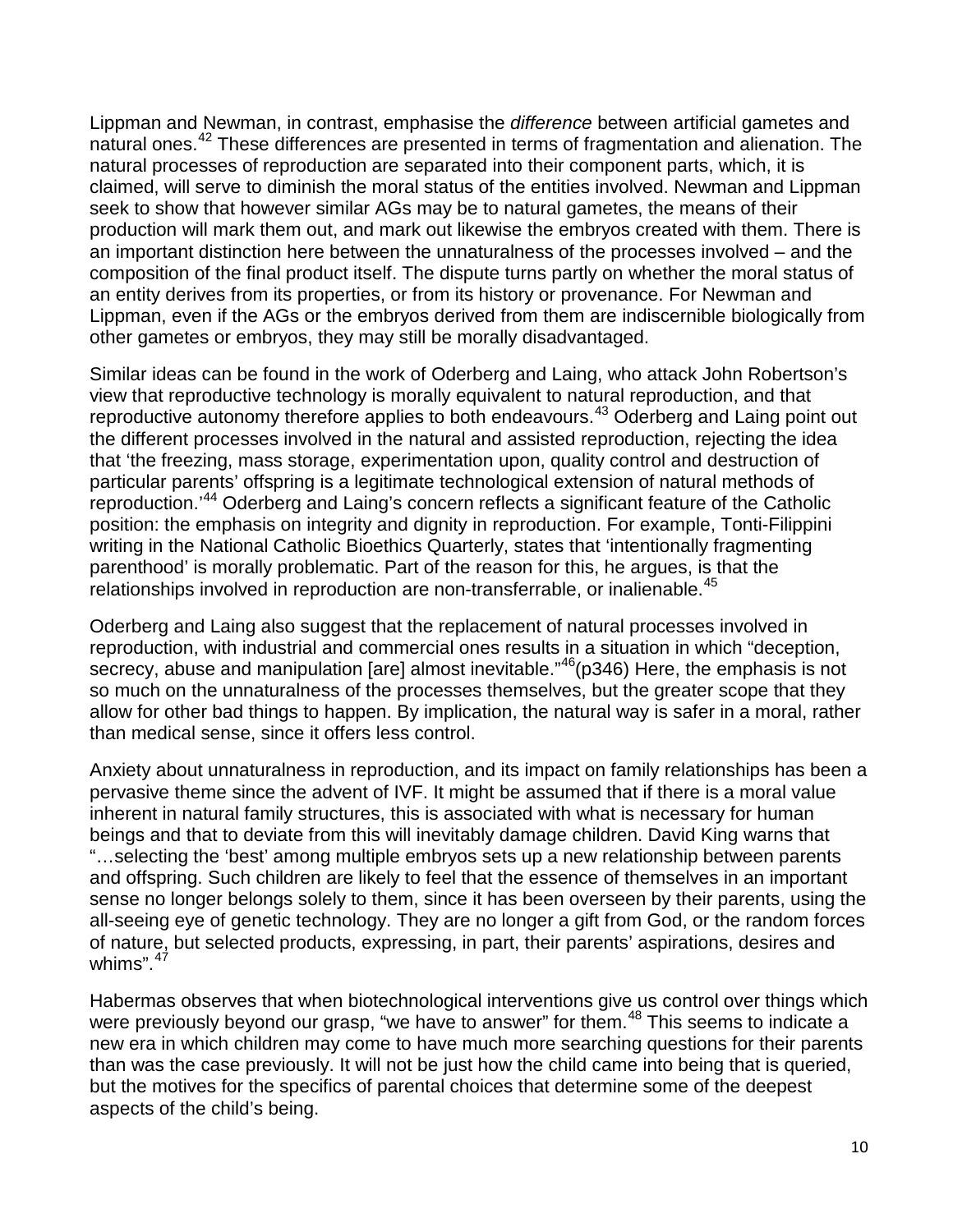Oderberg and Laing also have concerns about the ways in which natural family relationships may be altered by the ability to exercise artificial control over reproduction. They speak of possibilities such as cloning as "inimical to the common good, including family life and the natural bonds of kinship and identity that are at the heart of a well-functioning society."<sup>[44](#page-10-0)</sup> Here, the natural is associated with the family, but also with a broader socio-political view of how society should be constructed. Cloning in this context is not discussed in terms of wronging an individual *per se,* but as an attack on the fabric of society.

## <span id="page-11-0"></span>**Public perceptions, the media and discussion of the natural**

#### *"The natural/unnatural distinction is one of which few practising scientists can make much sense"[49](#page-17-0)*

If unnaturalness and immorality is a taboo conjunction in mainstream bioethics, it is a staple of mainstream journalism. Insofar as media reports can be taken to reflect public concerns, this could also indicate that the connection between morality and nature is extremely powerful in the minds of 'ordinary' people. In the following analysis, three news sources (The Daily Mail, The Guardian and BBC News Online) were consulted for their treatment of nature in bioethical debates. The topics discussed included the production of genetically modified food, reproductive technology, and climate change.

Concerns about unnatural interventions, however defined, are often associated with fear about risk. If there is an objection to a particular endeavour, it is assumed that there *must* be risks involved. Accordingly, risk and uncertainty features strongly in the media discussions. Often there seems to be an urge to find some kind of consequentialist basis for an argument. While risk is often discussed in the bioethics literature, it tends not to play quite such a large part.

The Daily Mail has published several articles on the risks associated with farming genetically modified animals for food. The discussion includes some explicit concerns about safety issues, but there is also a subtext of monstrosity (Frankenfish, Superpigs) and a suggestion that the unnatural animals might run out of control: "[c]ritics fear the GM salmon will escape into the wild. It is suggested they might interbreed with wild fish or effectively kill off wild populations because they will consume all the available food."[50](#page-17-1) Elsewhere, on the subject of the 'Superpigs' a warning note is sounded: "We should not lose sight of the fact that we still understand too little to predict the consequences of allowing GM fish, insects, birds and other animals loose on the world." [51](#page-17-2)

Safety concerns are also expressed relating to '3 parent babies'. "Even among those who do not oppose the technique on ethical grounds, many fear that we have insufficient scientific evidence that it is safe."<sup>[52](#page-17-3)</sup> Interestingly, here the journalist seems to distinguish between safety concerns and ethical concerns. Again, we can see in the selection of Daily Mirror headlines that there is no attempt to defuse or 'unload' potentially troubling terminology or associations, and in fact these associations appear to be sought out and revelled-in.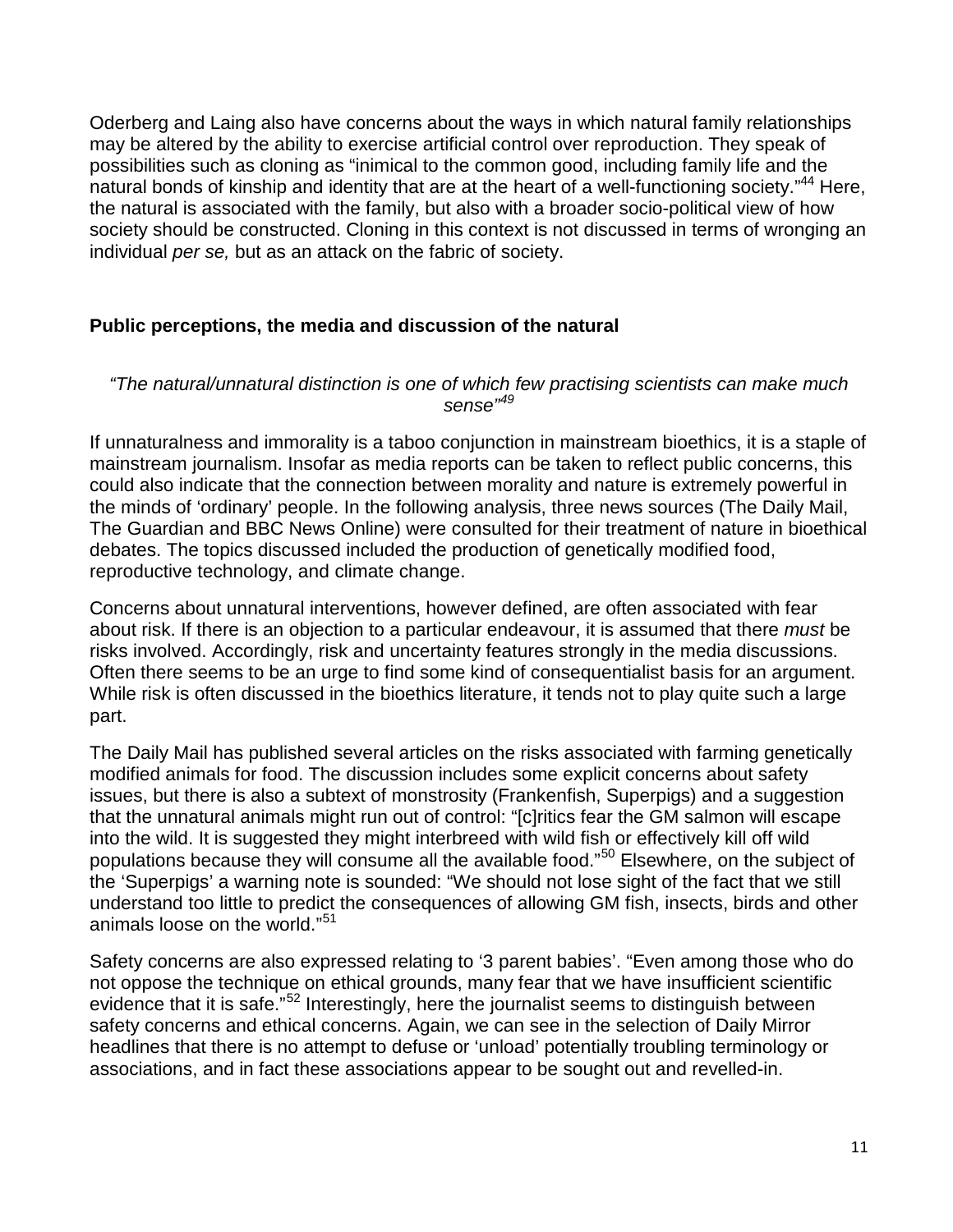The Guardian, on the other hand, shows a very different approach, one which much more closely mirrors the mainstream bioethics discussion. "We pretend that the debate about genetically modified crops is a debate about science when the reality is actually that the science is very clear. It is really a debate about values. About people [with] strongly held personal opinions and beliefs [who] believe that there is something wrong in humans modifying nature."<sup>[53](#page-17-4)</sup> And the connection is still more evident here: "GM food is unnatural, reply some environmentalists. But take a look at the list of ingredients on any of the tins or bottles of processed food and drink and you will find hundreds of unnatural ingredients. And although GM food isn't entirely natural, that isn't necessarily a bad thing; food poisoning agents such as salmonella are natural, and they kill thousands of people each vear."<sup>[54](#page-17-5)</sup>

Concern over the power of large corporations, and their motivations was discussed in several articles: "[p]eople will still be concerned that this is a technology that potentially interferes with natural systems - they'll be concerned about big corporations having control over the technology and, at the end of the day, you feed it to yourself and your children and that will be a particular concern for families across the UK."<sup>[55](#page-17-6)</sup> An article in The Guardian reports on the ethical practice of companies specifically with reference to the use of the word 'natural': "'Companies shouldn't be able to do an end run by slapping a 'natural' label on a product that contains GMOs as, unfortunately, they are allowed to do today,' says Urvashi Rangan, executive director of the Consumer Reports Food Safety and Sustainability Center. 'Leave it to the state of Vermont to pick up where the FDA has left off when it comes to defining natural.'"[56](#page-17-7)

The Daily Mail also emphasises the profit-driven motivation of corporations: "The net effect is that fish farming companies can harvest the fish much more often, so boosting production and profits."<sup>[57](#page-17-8)</sup> And in the article on 'Superpigs': "Brave words about protecting the consumer have turned out to be empty. Resistance to those who wish to manipulate what we eat and drink is giving way to collusion.[…] The truth is that, against the wishes of the public, the influence of GM technology can already be found on the shelves of the big supermarkets in Britain."<sup>[58](#page-17-9)</sup>

In the context of fertility treatment, there is a perception that artificial (unnatural) interventions are harsh and perhaps damaging for patients. There was a clear suggestion that more natural approaches were preferable, though it is not entirely clear whether this may also be a marketing ploy. A number of recent articles on this theme have discussed Kisspeptin, a cell receptor that initiates secretion of the gonadotrophin releasing hormone needed for pregnancy. It was described by all three sources very positively. "Kisspeptin […] should be gentler on the body than human chorionic gonadotropin, a drug used in IVF at the moment."<sup>[59](#page-18-0)</sup> "[K]isspeptin can be used to stimulate egg release in a gentler, more natural way." $60$ 

<span id="page-12-0"></span>Another 'more natural' innovation in fertility treatment is INVOcell fertilisation, a capsule that incubates eggs inside the vagina. "The clear plastic mini-incubator would also make IVF quicker, easier and more natural….With INVOcell, fertilisation takes place once the device is inside the woman's body…We are amazed that we could grow beautiful, top-quality embryos without the complexity of an incubator."<sup>[61](#page-18-2)</sup> "What's beautiful about it is that the environment exactly matches what the embryo in the natural situation will be used to, and it doesn't have that in the lab."<sup>[62](#page-18-3)</sup>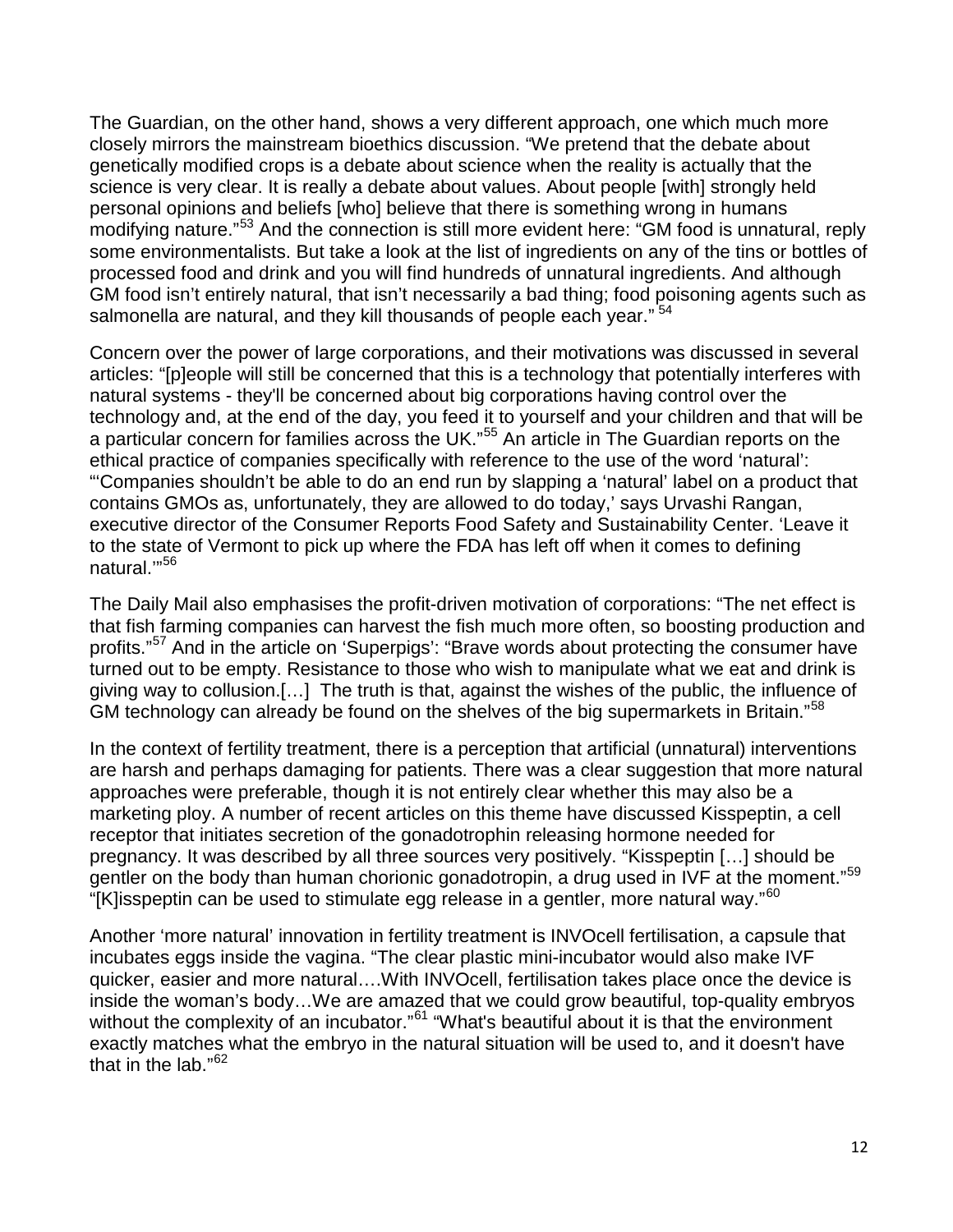## **Conclusion**

*"Whether there is wisdom in it or not, disgust at 'violating nature' has a long history. 'We should not mess around with the laws of nature', insisted one respondent in Life magazine's survey on reproductive technologies when IVF was becoming a reality in 1969.These attitudes need probing, not simply ridiculing.*" [63](#page-18-4)

Hannah Landecker has suggested that bioethicists missed the point about Dolly the sheep: the real revolution was not the prospect of reproductive cloning, or the possibility of producing pharmaceuticals in milk, but the fact that something had happened which "alters what it is to be made of cellular biological matter – a change that is very much still pertinent to the present and the imminent future."<sup>[64](#page-18-5)</sup> It is this that seems to be the most significant aspect of where the unnatural fits in bioethical reasoning. There seems to be an important moral difference between the natural and the unnatural when the distinction is construed in this way. As suggested earlier, bioetchnology gives us new spheres of moral responsibility. Moreover, with these developments the decision *not* to use newly-possible techniques is also transformed into a moral choice.

The relation between the natural and the artificial, between intervening and not intervening, is complex. Many human endeavours are aimed at countering the course of nature, and often we may have strong moral reasons for doing so. However, the temptation to rush from this to moral conclusions needs to be resisted. Those who tackle the question of what is natural or unnatural and its relationship with ethics have tended to arrive at very strong conclusions and these are often at polar opposites of the spectrum, i.e. either that there is no moral problem whatsoever, or that the unnatural is so obviously unethical, that its rejection requires little deliberation. This report attempts to show that on the contrary, deliberation is very much required. Whether or not one can derive moral answers from nature may still be a moot point, but it seems evident that human attempts to control nature generate many moral questions.

## **Acknowledgements:**

 $\overline{a}$ 

My grateful thanks to Jasmin Lovestone and Paul Ireland for their help in compiling this report.

<span id="page-13-0"></span><sup>1</sup> Frankfurt H. The Reasons of Love. Princeton: Princeton University Press. 2004

<span id="page-13-1"></span><sup>2</sup> McLaren A. Cloning: pathways to a pluripotent future. Science. 2000;288: 1775-1780

<span id="page-13-2"></span><sup>3</sup> Kass L. The Wisdom of Repugnance. In Kass L, Wilson JQ, eds. The Ethics of Human Cloning. American Enterprise Institute Press. p.3-61. 1998.

<span id="page-13-3"></span><sup>4</sup> Harris J. The scope and importance of bioethics. In Harris J (ed) Bioethics. Oxford: Oxford University Press. 2004. p.4.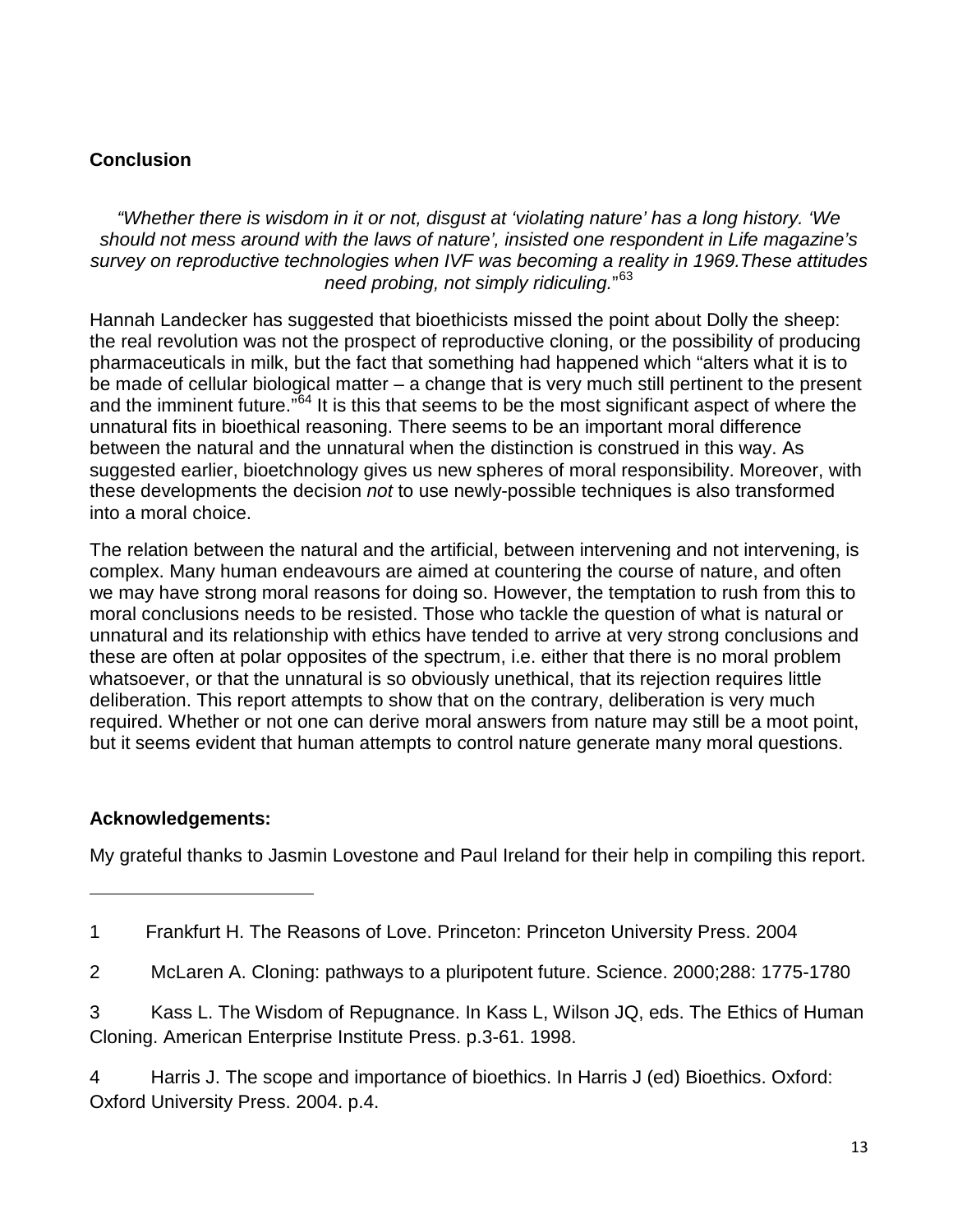<span id="page-14-0"></span>5 Smajdor A, Ives J et al. Getting from the Ethical to the Empirical and Back Again. Health Care Analysis. 2008;16(1)

 $\overline{a}$ 

<span id="page-14-1"></span>6 See for example, Buchanan A, Brock DW et al. From chance to choice: genetics and justice. Cambridge: Cambridge University Press. 2000. p.372.

<span id="page-14-2"></span>7 Hedgecoe A. Critical bioethics: beyond the social science critique of applied ethics. Bioethics. 2004;18;2.

<span id="page-14-3"></span>8 George R P, Tollefsen C. Natural law. The International Encyclopedia of Ethics. 2007.

<span id="page-14-4"></span>9 Tierney B. The idea of natural rights: studies on natural rights, natural law, and church law. 1997; (5):1150-1625 Wm. B. Eerdmans Publishing

<span id="page-14-5"></span>10 Hehir JB. Bioethics and natural law: The relationship in Catholic teaching. Kennedy Institute of Ethics Journal.1996;6(4): 333-336

<span id="page-14-6"></span>11 Haldane JBS. Daedalus; or,science and the future. London:Kegan, Paul, Trench, Trubner and Co. 1924

<span id="page-14-7"></span>12 Singer P, Wells D. Ectogenesis. In Gelfand S, Shook JR, eds. Ectogenesis: artificial womb technology and the future of human reproduction. 9-26. Amsterdam: Rodopi. 2006

<span id="page-14-8"></span>13 Pence G. What's so Good about Natural Motherhood? (In Praise of Unnatural Gestation). In Gelfand S, Shook JR, eds. Ectogenesis: Artificial womb technology and the future of human reproduction. Amsterdam: Rodopi. 2006. p78

<span id="page-14-9"></span>14 Moore GE. Principia Ethica. Cambridge: Cambridge University Press. 1993.

<span id="page-14-10"></span>15 De Vries R, Gordijn B. Empirical ethics and its alleged meta-ethical fallacies. Bioethics. 2009; 23(4 ): 193-201

<span id="page-14-11"></span>16 Wilson DS, Dietrich E et al. On the inappropriate use of the naturalistic fallacy in evolutionary psychology. Biology and Philosophy. 2003;18: 669-682

<span id="page-14-12"></span>17 Landeweerd L. Normative-descriptive and the naturalistic fallacy. Global Bioethics. 2004;17(1): 17-23.

<span id="page-14-13"></span>18 Engelhardt Jr, HT. Looking for god and finding the abyss: bioethics and natural theology. Theology and Bioethics. 1985;79-91

<span id="page-14-14"></span>19 See<http://www.thedivineconspiracy.org/Z5222G.pdf>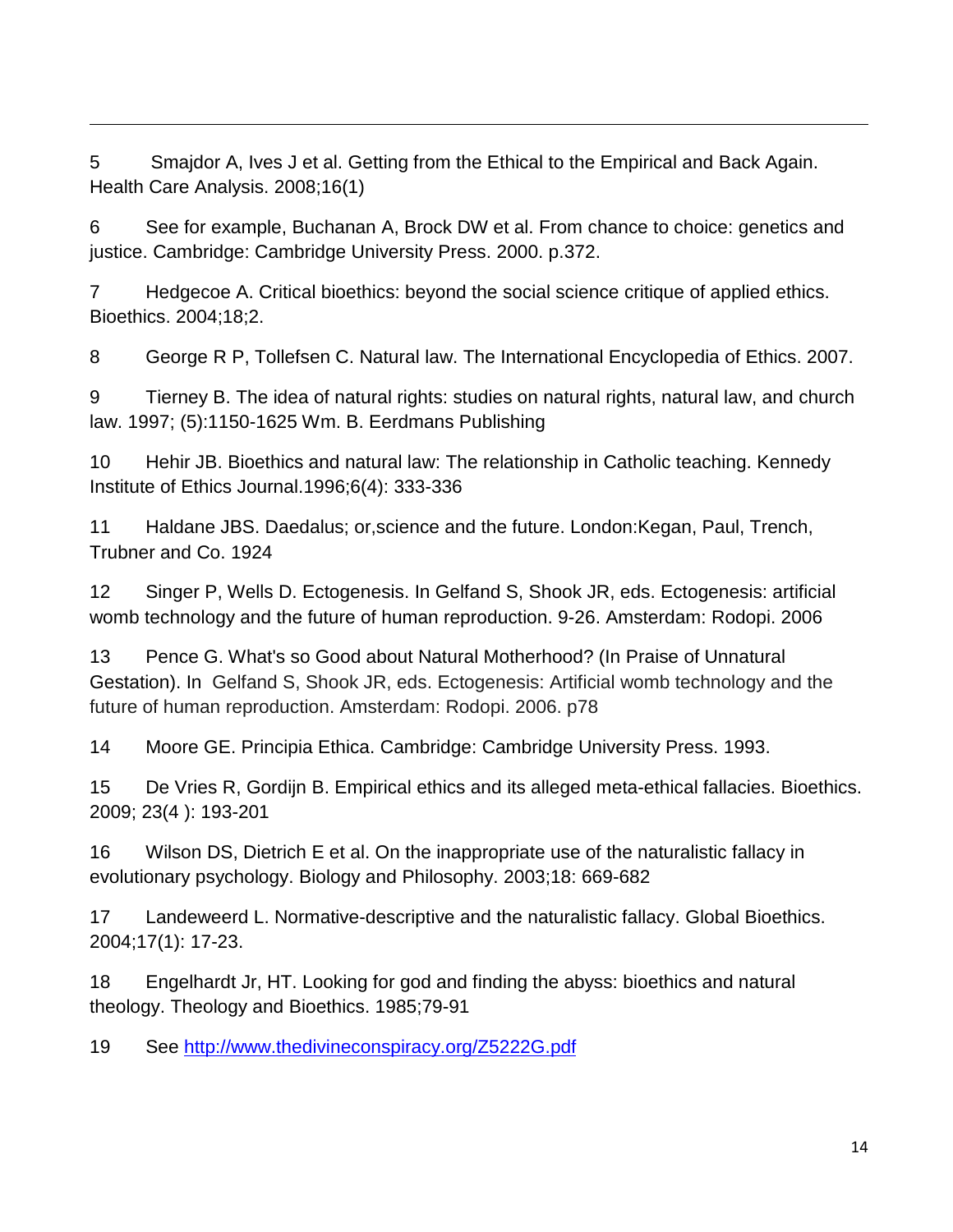<span id="page-15-0"></span>20 Newman, Stuart A., "Renatured biology: Getting past postmodernism in the life sciences." Without Nature: A New Condition for Theology (2009): 101-135.

<span id="page-15-1"></span>21 See<http://www.nickbostrom.com/ethics/human-enhancement-ethics.pdf>

 $\overline{a}$ 

<span id="page-15-2"></span>22 Newman SA. Renatured biology: Getting past postmodernism in the life sciences. Without Nature: A New Condition for Theology. 2009: 101-135.

<span id="page-15-3"></span>23 Mill JS. Nature, the Utility of Religion and Theism. London: Watts & Co. 1904

<span id="page-15-4"></span>24 Singer P, Wells D. Ectogenesis. In Gelfand S, Shook JR, eds. Ectogenesis: artificial womb technology and the future of human reproduction. 9-26. Amsterdam: Rodopi. 2006

<span id="page-15-5"></span>25 Greene M, Schilkl K, Takahashi S et al. Ethics: moral issues of human-nonhuman primate neural grafting. Science. 2005;309:385-386

<span id="page-15-6"></span>26 Nussbaum MC. Non-relative virtues: an Aristotelian approach. Midwest studies in philosophy. 1988;13.1: 32-53.

<span id="page-15-7"></span>27 Hauser MD. Moral Minds: How Nature Designed Our Universal Sense of Right and Wrong. New York: Ecco. 2006.

<span id="page-15-8"></span>28 Perrson I, Savulescu J. The Perils of Cognitive Enhancement and the Urgent Imperative to Enhance the Moral Character of Humanity. Journal of Applied Philosophy. 2008; 25(3):162-177

<span id="page-15-9"></span>29 Harris J. Moral enhancement and freedom. Bioethics. 2011;25.2: 102-111

<span id="page-15-10"></span>30 Lappe M. Manipulating the Human Germ Line. In Kuhse H, Singer P (eds.) Bioethics: An Anthology. Blackwell Publishing. 1999. p157.

<span id="page-15-11"></span>31 Boorse C. On the distinction between disease and illness. Philosophy & public affairs. 1975;49-68

<span id="page-15-12"></span>32 Wilmut I, Campbell K et al. The second creation: Dolly and the age of biological control. Farrar Strous and Giroux. 2000. p52.

<span id="page-15-13"></span>33 Engelhardt Jr, HT. Looking for god and finding the abyss: bioethics and natural theology. Theology and Bioethics. 1985;79-91

<span id="page-15-14"></span>34 Newman SA. "Renatured biology: Getting past postmodernism in the life sciences." Without Nature: A New Condition for Theology. 2009: 101-135.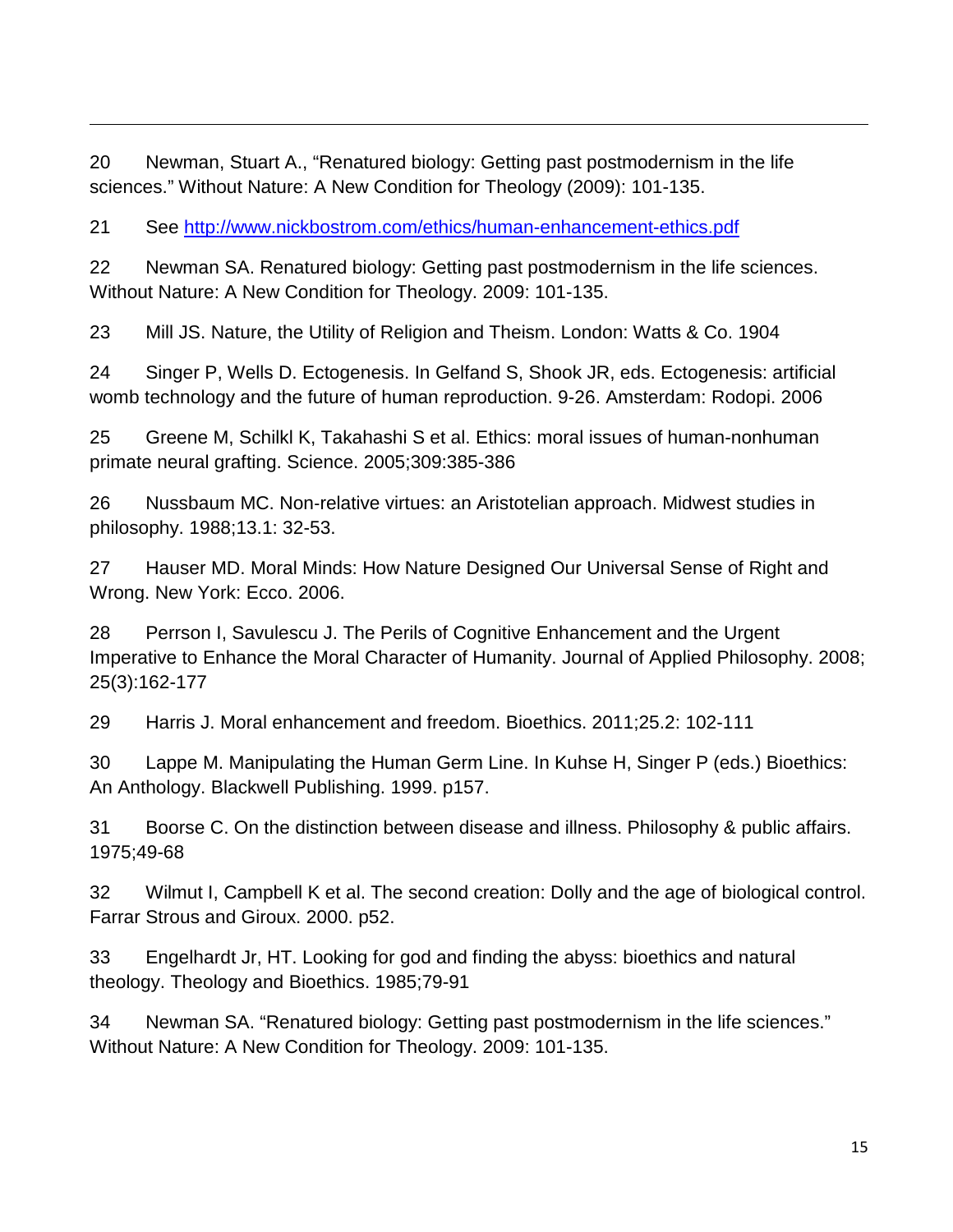<span id="page-16-0"></span>35 Preamble to the Constitution of the World Health Organization as adopted by the International Health Conference, New York, 19-22 June, 1946; signed on 22 July 1946 by the representatives of 61 States (Official Records of the World Health Organization, no. 2, p. 100) and entered into force on 7 April 1948.

 $\overline{a}$ 

<span id="page-16-1"></span>36 Hayry M. Philosophical arguments for and against reproductive cloning. Bioethics. 2001;17(5-6):447-460.

<span id="page-16-2"></span>37 Human Genetics Advisory Commission and the Human Fertilisation and Embryology Authority. Cloning issues in reproduction, science and medicine. January 1998. Available at: http://www.advisorybodies.doh.gov.uk/hgac/papers/papers\_c.htm

<span id="page-16-3"></span>38 Shepherd R, Barnetta J et al. Towards an understanding of British public attitudes concerning human cloning. Social Science & Medicine. 2007;65(2):377-392

<span id="page-16-4"></span>39 Zwart H. The Moral Significance of our Biological Nature. Ethical Perspectives. 1994;1:71-78

<span id="page-16-5"></span>40 Cutas D, Bortolotti L. Natural versus Assisted Reproduction: In Search of Fairness. Studies in Ethics, Law, and Technology. 2010; 4(1)

<span id="page-16-6"></span>41 Testa G, Harris J. Response to Lippman and Newman. Science. 2005; 307:515-516

<span id="page-16-7"></span>42 Lippman A, Newman S. The ethics of deriving gametes from ES cells. Science. 2005;307:515

<span id="page-16-8"></span>43 Robertson J. Procreative liberty in the era of genomics. American Journal of Law and Medicine. 2003;29: 439-87

<span id="page-16-9"></span>44 Laing J, Oderberg D. Artificial reproduction, the 'welfare principle', and the common good. Medical Law Review. 2005;13:329-356. p338.

<span id="page-16-10"></span>45 Tonti-Filippini N. The embryo rescue debate: Impregnating women, ectogenesis, and restoration from suspended animation. The national Catholic bioethics quarterly. 2003;3(1): 111-137.

<span id="page-16-11"></span>46 Laing J, Oderberg D. Artificial reproduction, the 'welfare principle', and the common good. Medical Law Review. 2005;13:329-356

<span id="page-16-12"></span>47 King D. Eugenic Tendencies in Modern Genetics, in Tokar B ed. Redesigning Life? The Worldwide Challenge to Genetic Engineering. London: Zed Books. 2001

<span id="page-16-13"></span>48 Habermas J. The future of human nature. Cambridge: Polity Press. 2003.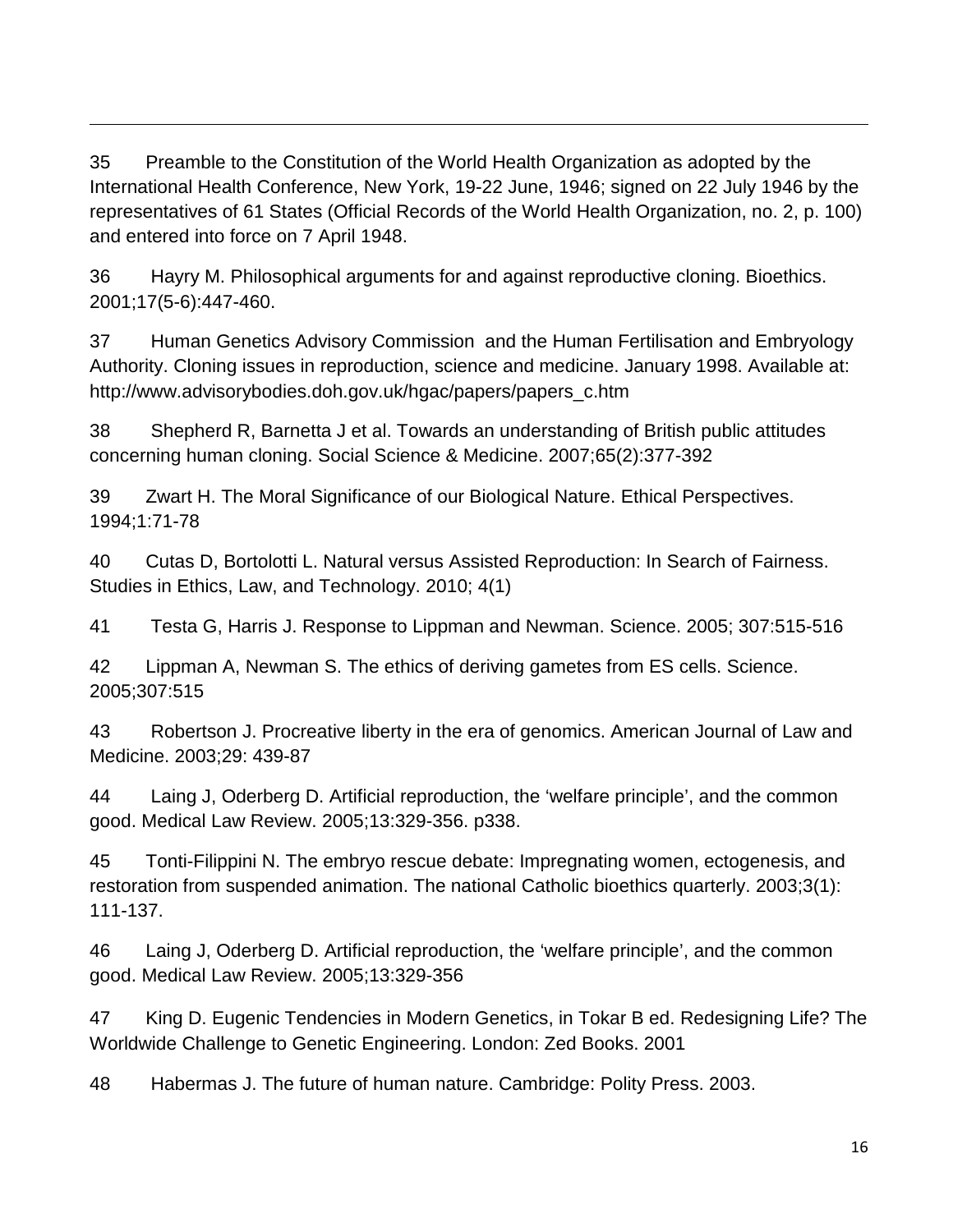<span id="page-17-0"></span>49 Nuffield Council on Bioethics. Genetically Modified Crops: The Ethical and Social Issues. London: Nuffield Council on Bioethics. 1999. p15

 $\overline{a}$ 

<span id="page-17-1"></span>50 Daily Mail Online. Would you eat a 'Frankenfish'? GM Salmon that grows TWICE as fast as its natural counterpart gets production go ahead. 2013. Accessed at: [http://www.dailymail.co.uk/sciencetech/article-2513345/Frankenfish-GM-salmon-eggs](http://www.dailymail.co.uk/sciencetech/article-2513345/Frankenfish-GM-salmon-eggs-production-ahead.html)[production-ahead.html](http://www.dailymail.co.uk/sciencetech/article-2513345/Frankenfish-GM-salmon-eggs-production-ahead.html)

<span id="page-17-2"></span>51 Daily Mail Online. GM super-pigs and the new threat to our food: How genetically modified produce is becoming a disturbing reality in our lives. 2013. Accessed at: [http://www.dailymail.co.uk/debate/article-2310267/How-genetically-modified-foods-disturbing](http://www.dailymail.co.uk/debate/article-2310267/How-genetically-modified-foods-disturbing-reality-lives.html#ixzz3JmtmJLob)[reality-lives.html#ixzz3JmtmJLob](http://www.dailymail.co.uk/debate/article-2310267/How-genetically-modified-foods-disturbing-reality-lives.html#ixzz3JmtmJLob)

<span id="page-17-3"></span>52 Daily Mail Online. Three parent babies are unsafe, warns top US scientist: Adviser on the issue says there are unresolved safety concerns and years more testing is required. 2014. Accessed at: [http://www.dailymail.co.uk/sciencetech/article-2838705/Three-parent-babies](http://www.dailymail.co.uk/sciencetech/article-2838705/Three-parent-babies-unsafe-warns-scientist-Adviser-issue-says-unresolved-safety-concerns-years-testing-required.html)[unsafe-warns-scientist-Adviser-issue-says-unresolved-safety-concerns-years-testing](http://www.dailymail.co.uk/sciencetech/article-2838705/Three-parent-babies-unsafe-warns-scientist-Adviser-issue-says-unresolved-safety-concerns-years-testing-required.html)[required.html](http://www.dailymail.co.uk/sciencetech/article-2838705/Three-parent-babies-unsafe-warns-scientist-Adviser-issue-says-unresolved-safety-concerns-years-testing-required.html)

<span id="page-17-4"></span>53 The Guardian. Is a ban on GM crops more harmful than growing them? 2014. Accessed at: [http://www.theguardian.com/environment/2014/nov/20/is-a-ban-on-gm-crops](http://www.theguardian.com/environment/2014/nov/20/is-a-ban-on-gm-crops-more-harmful-than-growing-them)[more-harmful-than-growing-them](http://www.theguardian.com/environment/2014/nov/20/is-a-ban-on-gm-crops-more-harmful-than-growing-them) 

<span id="page-17-5"></span>54 The Guardian. Fear of GM milk is more science fiction than fact. 2010. Accessed at: <http://www.theguardian.com/commentisfree/2010/aug/02/fear-gm-milk-science-fiction>

<span id="page-17-6"></span>55 BBC News Online. Genetically-modified purple tomatoes heading for shops. 2014. Accessed at<http://www.bbc.co.uk/news/science-environment-25885756>

<span id="page-17-7"></span>56 The Guardian. Vermont takes on genetically modified food with new labelling law. 2014. Accessed at: [http://www.theguardian.com/sustainable-business/vermont-gmo-labeling](http://www.theguardian.com/sustainable-business/vermont-gmo-labeling-law-genetically-modified-foods-lawsuits)[law-genetically-modified-foods-lawsuits](http://www.theguardian.com/sustainable-business/vermont-gmo-labeling-law-genetically-modified-foods-lawsuits)

<span id="page-17-8"></span>57 Daily Mail Online. Would you eat a 'Frankenfish'? GM Salmon that grows TWICE as fast as its natural counterpart gets production go ahead. 2013. Accessed at: [http://www.dailymail.co.uk/sciencetech/article-2513345/Frankenfish-GM-salmon-eggs](http://www.dailymail.co.uk/sciencetech/article-2513345/Frankenfish-GM-salmon-eggs-production-ahead.html)[production-ahead.html](http://www.dailymail.co.uk/sciencetech/article-2513345/Frankenfish-GM-salmon-eggs-production-ahead.html)

<span id="page-17-9"></span>58 Daily Mail Online. GM super-pigs and the new threat to our food: How genetically modified produce is becoming a disturbing reality in our lives. 2013. Accessed at: [http://www.dailymail.co.uk/debate/article-2310267/How-genetically-modified-foods-disturbing](http://www.dailymail.co.uk/debate/article-2310267/How-genetically-modified-foods-disturbing-reality-lives.html#ixzz3JmtmJLob)[reality-lives.html#ixzz3JmtmJLob](http://www.dailymail.co.uk/debate/article-2310267/How-genetically-modified-foods-disturbing-reality-lives.html#ixzz3JmtmJLob)